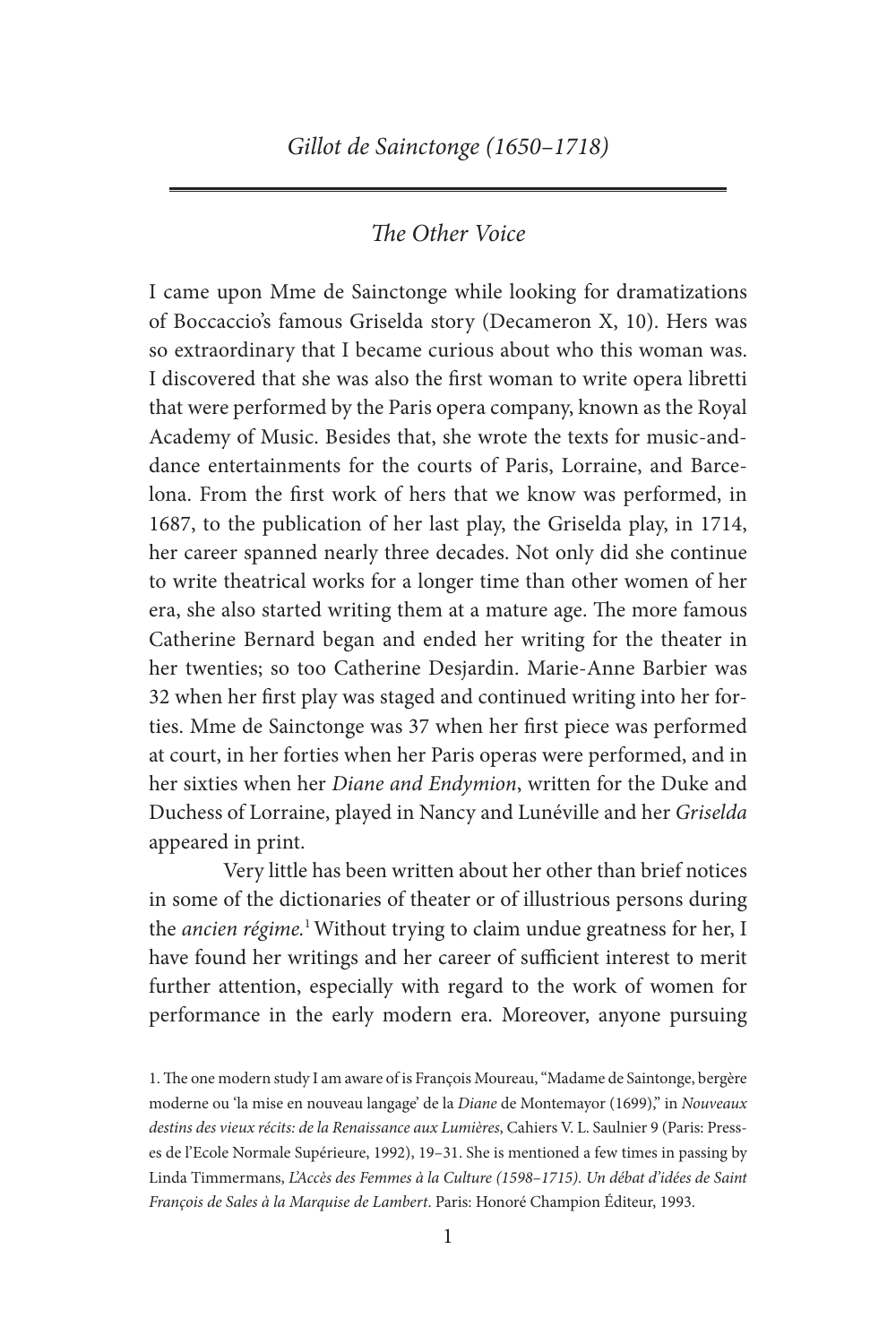versions of the Griselda story and curious about how a woman might treat this tale will find Sainctonge's play surprising and rewarding.

Readers may be struck by her independence of spirit. For example, she advises a widowed friend to avoid remarrying not on the grounds of piety, virtue, or reputation, but rather for the sake of enjoying one's liberty. She presents herself not as a writer of naturally tender self-expression nor merely an amateur writing for her own amusement and that of her friends, but explicitly as a detached and professional craftsman. All three of her major works for the stage—the two operas and the five-act drama—focus on women, whose names furnish the titles: Dido, Circe, and Griselda. These three women offer a strong and constant passion that contrasts sharply with the weak, vacillating, deceitful or self-deluded characters of their men. Males who normally appear as wise and virtuous heros—Aeneas, Ulysses, and Gualtieri—find their heroic status deeply undermined in her works. The plays are pervaded by a suspiciousness or cynicism about male attitudes and behaviors that makes even the villainous Circe ultimately win our sympathy. Finally, the Griselda drama offers also a positive community of mutually supportive women such as we seldom see in men's writing.<sup>2</sup>

# *The Context for Women's Theatrical Writing*

"The seventeenth century produced eleven women dramatists," writes Henry Carrington Lancaster; "None of them … wrote more than a modest number of plays, but they at least made it possible for women to have their productions accepted for performance at the Comédie Française."<sup>3</sup> We might say the same about Mme de Sainctonge's work with regard to the Paris Opéra, where she was the first woman to have

3. Henry Carrington Lancaster, *Sunset: A History of Parisian Drama in the Last Years of Louis XIV 1701–1715* (Baltimore: The Johns Hopkins University Press, 1945), 69. In this study, focused on the years 1701–1715, Chapter V, 69–81, treats "Tragedies by Women: Mlle Barbier and Mme Gomez." For his list of the eleven dramatists, see his *A History of French Dramatic Literature in the Seventeenth Century* (Baltimore: Johns Hopkins University Press, 1929–43), Part V (1942), 86–87.

<sup>2.</sup> An exception that springs to mind is the medieval French *Quinze joies de mariage*, in which collusion among women is represented in negative terms, i.e. from the viewpoint of the bamboozled male.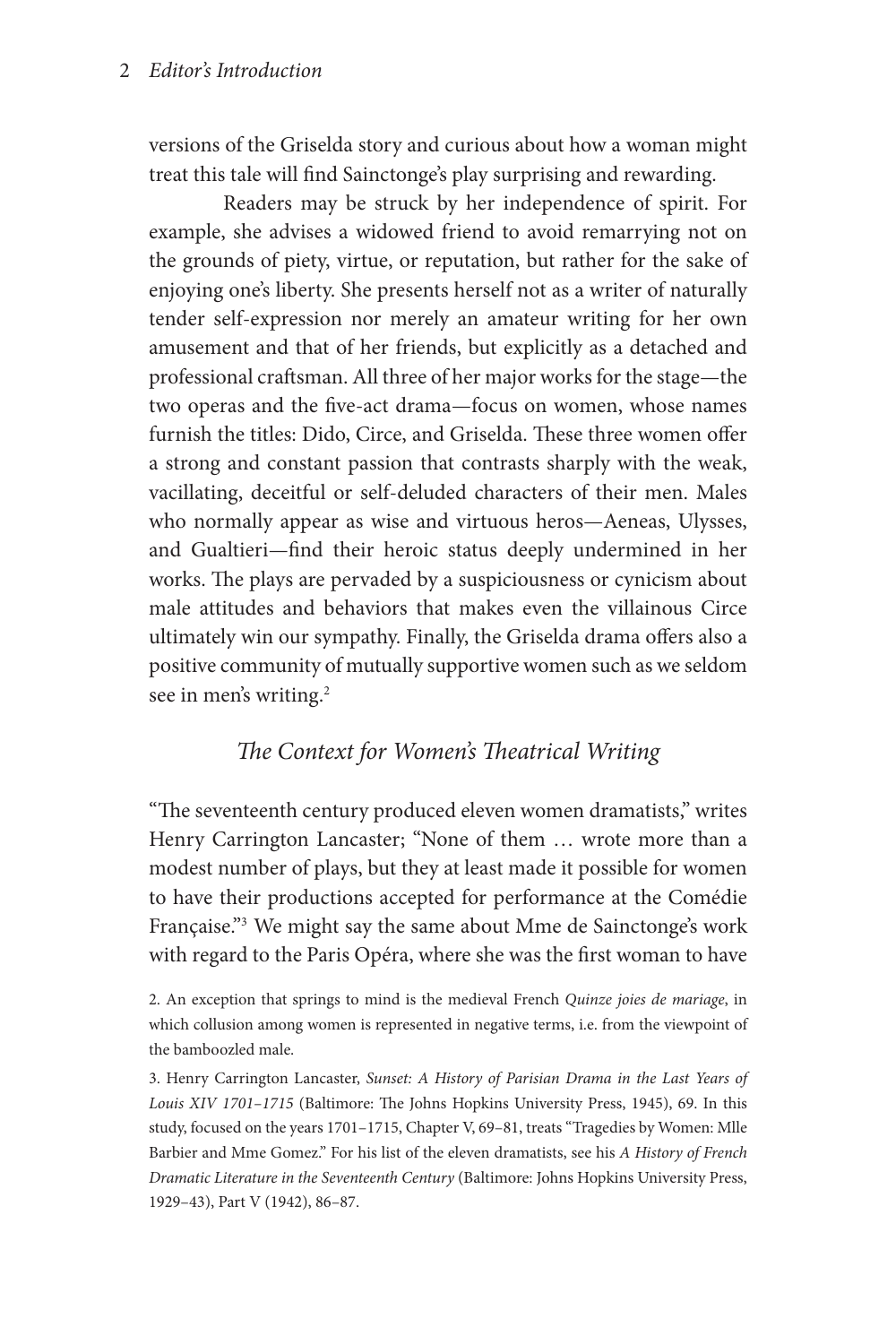her libretti performed. In her case, however, she seems to have remained unique for quite some time. Writing for the opera was apparently a harder field to break into than the theater of spoken drama.

The latter half of the seventeenth century was an especially good moment for women in theater, as it was for French theater in general. In the decade from 1655–64, Françoise Pascal in Lyons wrote half a dozen plays: three tragi-comedies and three farces; one of the tragi-comedies made use of the recently introduced possibilities for machine-based spectacle.<sup>4</sup> 1662 and 1665 saw the first femaleauthored dramas produced in Paris by professional actors: Catherine Desjardin's *Manlius* and *Le Favori.* The success of this second play, performed by Molière's company, caused it to become the first woman's play given a command performance at the French court. In 1677, Anne de la Roche-Guilhen, a Huguenot who supported herself primarily by writing prose romances, composed a "comédie-ballet" for the birthday of the English King Charles II, who had been raised in France during the Puritan reign in England. *Rare en Tout*, a light play containing a number of songs in both French and English, is this woman's only dramatic attempt.<sup>5</sup>

After the 1670s, when Molière was dead and Corneille and Racine had at least temporarily stopped writing plays, theater companies were looking for new writers. In 1680 Mme Deshoulier's tragedy *Genséric* was a hit at the Hotel de Bourgogne; 1689 and 1690 saw the success of Catherine Bernard's two tragedies, *Laodamie* and *Brutus*. Donneau de Visé, reviewing *Brutus* for the *Mercure galant* in December 1690, remarked, "Women today are capable of everything."6

#### 4. Lancaster, *A History of French Dramatic Literature*, Part V (1942), 86.

5. The text of Desjardin's *Le Favori* and Roche-Guilhen's *Rare en Tout* are available in *Les Femmes dramaturges en France (1650–1750): Pièces choisies*, ed. Perry Gethner (Paris-Tübingen: PFSCL Biblio 17, 1993); translated as *The Lunatic Lover: Seventeenth-and Eighteenth-Century French Plays by Women Writers*, ed. P. Gethner (New York: Heinemann, 1994).

6. "Les dames sont aujourd'hui capables de tout." Cited from *Mercure galant*, December 1690, 287–89, by Nina Ekstein, "Appropriation and Gender: The Case of Catherine Bernard and Bernard de Fontenelle," *Eighteenth-Century Studies* 30:1 (1996), 61. On the other hand, Marie-Anne Barbier, in the preface to her *Arrie et Pétus*, performed in 1702 and published in 1745, complains that men still consider women incapable of producing good work and therefore refuse to give women the credit they deserve. She cites contemporary examples to refute this lingering prejudice, including the theatrical writings of "Mme des Houlières"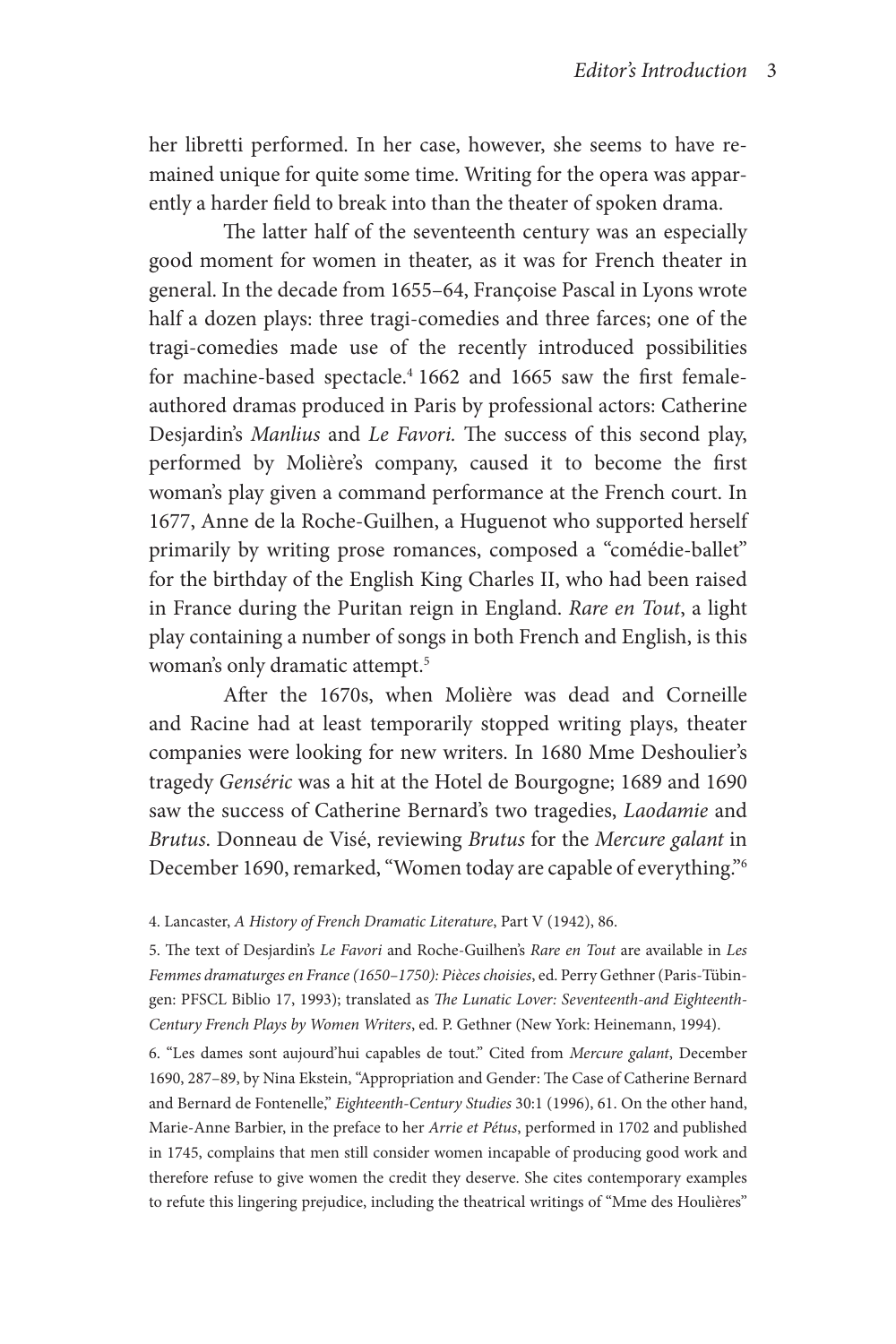So too with the death of both Lully and Quinault by 1688, the Royal Academy of Music was open to new talents. In 1694, the year of Mme de Sainctonge's *Circe*, another woman, the musician and composer Elisabeth Jacquet de La Guerre, whose skill at playing the keyboard as a child of five had brought her to the attention of the court, composed the first French opera for which a woman had written the music; her *Céphale et Procris* was performed at the Académie Royale de Musique on March 15, between Mme de Sainctonge's two operas.7 Both Jacquet de La Guerre and Gillot de Sainctonge had composed or written a pastoral entertainment for the king performed in 1687, early in their careers, and another pastoral for the Elector of Bavaria in 1712– 1713.8 Moving in similar circles, and even living at times in the same neighborhood,<sup>9</sup> with careers that spanned the same decades, they were undoubtedly aware of each other although there is no evidence of their interaction.

In the opening decade of the eighteenth century, Marie-Anne Barbier wrote four tragedies and a comedy; two of her plays were praised by the *Gazette de Rotterdam* as being on a par with those of Corneille and Racine.10 Her *Cornélie*, like Sainctonge's earlier works, was dedicated to "Madame," the Princess Palatine and Duchess of Orléans. Parfaict also attributes to Barbier three later ballets: *Les Fêtes de l'été* [Summer festivities] (1716), *Le Jugement de Pâris* [The Judgment of Paris] (1718), and *Les Plaisirs de la campagne* [Rural

and Catherine Bernard; the tragedies of this latter are "trop recentes pour être effacées de la mémoire des envieux de notre gloire" [too recent to be effaced from the memory of those envious of our glory]. This text is available in the anthologies, both in French and translated into English, by Perry Gethner, *Les Femmes dramaturges en France (1650–1750)* and *The Lunatic Lover.* See 184–85 of the French volume for a fuller citation of Donneau de Visé's remarks.

<sup>7.</sup> An excerpt from this opera, her only opera, can be heard on the recording *French operatic airs from Lully to Rameau*, L'Oiseau Lyre, LP, Mono, OL 50117. Other music, cantatas and instrumental suites, are available on more recent recordings. Her father, brother, and husband were all musicians.

<sup>8.</sup> Catherine Cessac, *Elisabeth Jacquet de La Guerre. Une Femme Compositeur sous le Règne de Louis XIV* (Arles: Actes Sud, 1995), 35, 154.

<sup>9.</sup> Cessac, 39, 106–08.

<sup>10.</sup> Lancaster, *Sunset*, 72.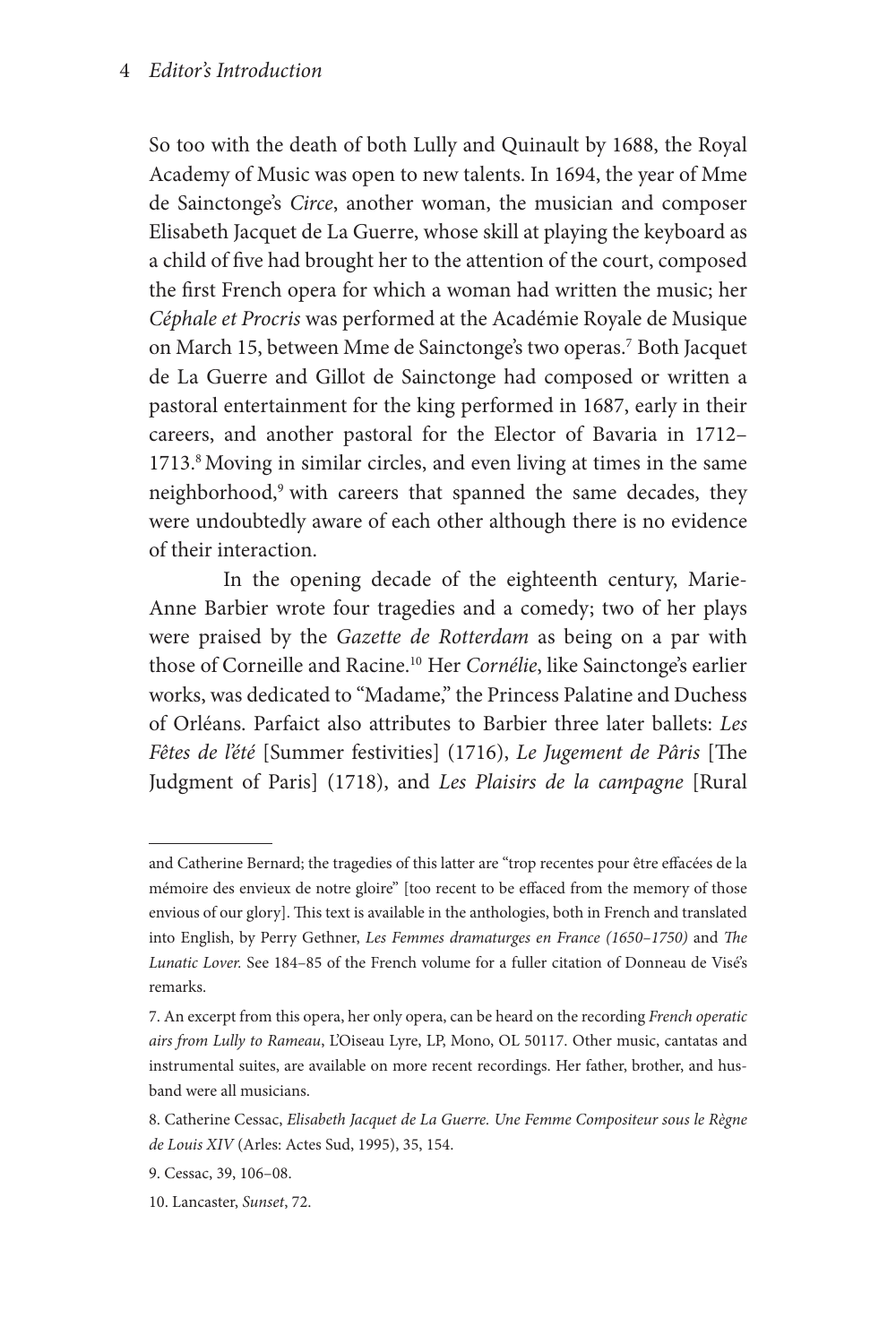pleasures] (1719).<sup>11</sup> Madeleine-Angélique Poisson Mme de Gomez wrote several tragedies, the first of which, *Habis* (1714), "was acted more frequently than any other tragedy of the period except for two by Crébillon and two by La Grange-Chancel."<sup>12</sup>

Mme de Sainctonge therefore did not need to feel that she was doing something bizarre or transgressive in offering and publishing her own contributions to court and city performances. Nonetheless, the variety and length of her career of theatrical writing—and its performance—exceeds that of previous French women and uniquely extends into the writing of libretti performed by the Paris opera.<sup>13</sup> In Noinville's list of fifty-six librettists from the beginning of French opera into the mid-eighteenth century, she is the only female named.<sup>14</sup>

While the seventeenth century saw a notable increase in publishing generally, and in writing and publishing by women as well, Seifert notes that the competition among writers for attention created "a backlash against women writers" during the last quarter of the seventeenth century, the very period when Mme de Sainctonge's writing career began. And yet, "In the face of these concerted efforts to deprofessionalize and delegitimize them, women were publishing in numbers previously unknown."15 As an increasing number of women entered the field of literary production in the last decades of the century, often writing for money, and sometimes even winning literary

11. Claude Parfaict, *Dictionnaire des théâtres de Paris, contenant toutes les pièces qui ont été représentées jusqu'à présent sure les différens théâtres françois, & sure celui de l*'*Académie royale de musique;…* 7 vols. (Paris: Lambert, 1756, 7 vols.); Geneva: Slatkine Reprints, 1967, 2 vols.), 1.378.

12. Lancaster, *Sunset*, 80.

13. Other women named above, like Mme de Sainctonge, published volumes of prose narrative and poetry as well as drama.

14. *Histoire*, Part 1:177–78. See also Perry Gethner, "Sainctonge," 485.

15. Lewis C. Seifert, "*Les Fées Modernes*: Women, Fairy Tales, and the Literary Field of Late Seventeenth-Century France" in *Going Public. Women and Publishing in Early Modern France*, ed. Elizabeth C. Goldsmith and Dena Goodman (Ithaca: Cornell University Press, 1995), 132–33. Joan DeJean's bibliography of women writing in France between 1640 and 1715 includes well over two hundred women, though not all of them saw fit to have their work printed: *Tender Geographies: Women and the Origins of the Novel in France* (New York: Columbia University Press, 1991), 201–19.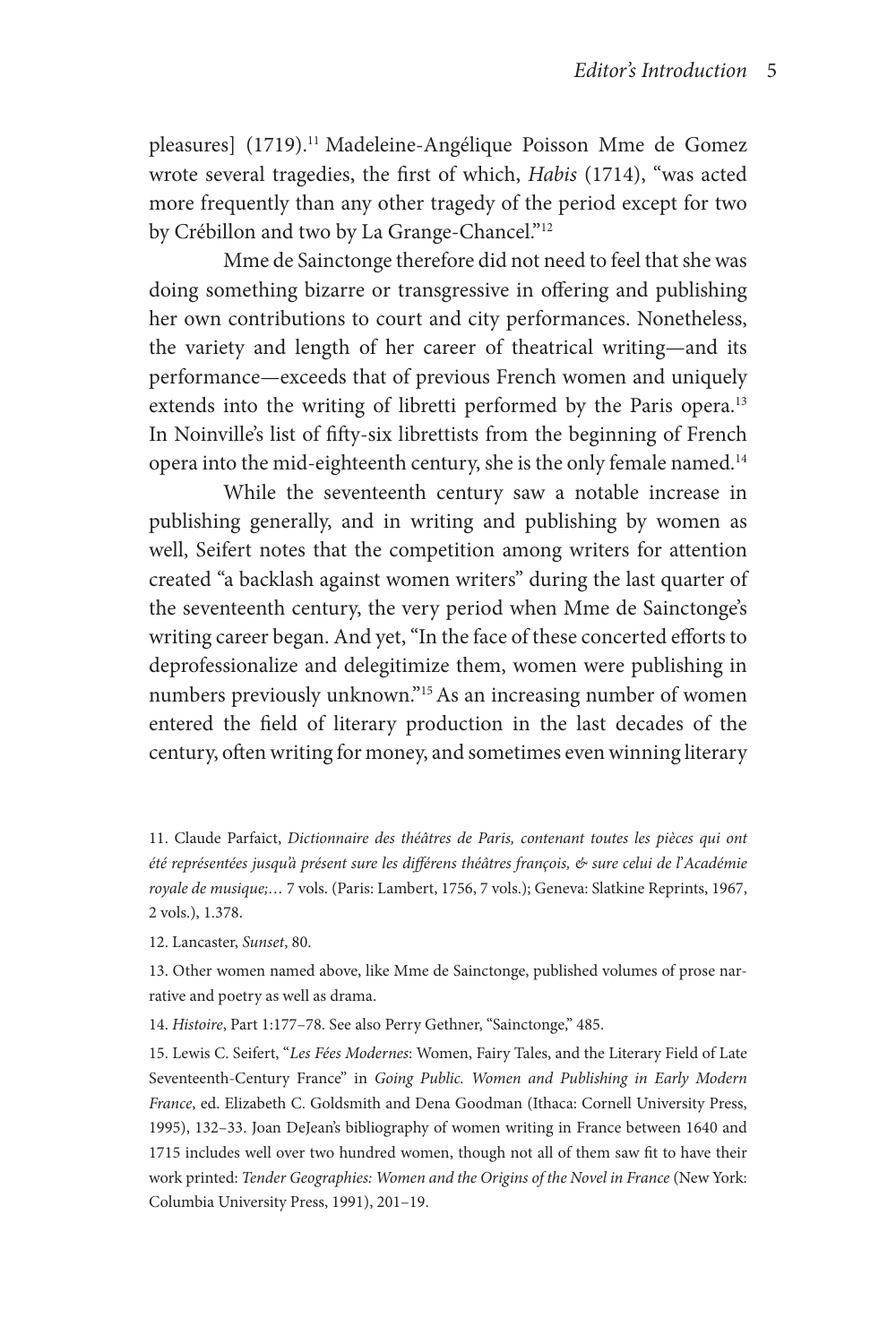prizes,<sup>16</sup> the attacks against them became more strident. Writing too professionally, rather than merely for personal amusement, was seen as an unnatural overturning of clearly demarcated gender boundaries. "If we do not make order," Chappuzeau protested anxiously in his *Académie des femmes*, "soon along with a book they will pick up the sword."17 Boileau's famous tenth satire, or "Satire on Women" (1694), berated women not only for the degeneration of literary taste but for the corruption of the entire social order. In his *Portraits* of 1699 Pierre-Jacques Brillon satirically represented the woman writer as a quarrelsome wife wanting to dominate her husband and ridiculed her for thinking her poetry to be good.<sup>18</sup> Women not content to stick to the more feminine genres of lyric poetry and letters but daring to compete with men in the larger and more serious genre of tragedy including the "tragédie lyrique," as opera was called—would have been all the more threatening to the male sense of turf. The conflicted issue of women's place in "public" and in the production of culture was difficult to ignore.<sup>19</sup>

Nonetheless, the surprising thing about Mme de Sainctonge is precisely her sense of normality: her assumption that there is nothing problematic about her writing as a woman for the theater, that composers and choreographers will gladly work with her, that her pieces will be performed, and that the audience will be pleased. Obviously she had setbacks as well as successes and periods when her work was less in demand; however, her general tone of selfpresentation is one of self-confidence. She feels no apparent need to defend or apologize for her writing nor to write merely for a theater

16. Catherine Bernard, Mlle L'Héritier, Mme Durand, Mme de Murat, all won prizes for eloquence or poetry in the last decades of the century, prizes which were celebrated in the *Mercure galant*. Bernard and L'Heritier each won three times.

17. Samuel Chappuzeau, *L'Académie des femmes*, (1661), III,3, cited in Linda Timmermans, *L'Accès des Femmes à la Culture (1598–1715). Un débat d'idées de Saint François de Sales à la Marquise de Lambert.* Paris: Honoré Champion Éditeur, 1993, 346–47: "Si nous n'y donnons ordre, apres cette equippée,/ Bien-tost avec un livre elle prendra à l'espée."

18. *Portraits sérieux, galands et critiques* (1696), cited in Timmermans, 227 and 346.

19. Timmermans gives a detailed account of these conflicts in her *L'Accès des Femmes à la Culture (1598–1715)*, esp. 177–236 and 319–355. See also Ottavia Niccoli, "Lotte per le brache. La donna indisciplinata nelle stampe populari d'Ancien Régime," *Memoria*, Oct. 1981, 49–63; and the essays in *Going Public*, ed. Goldsmith and Goodman.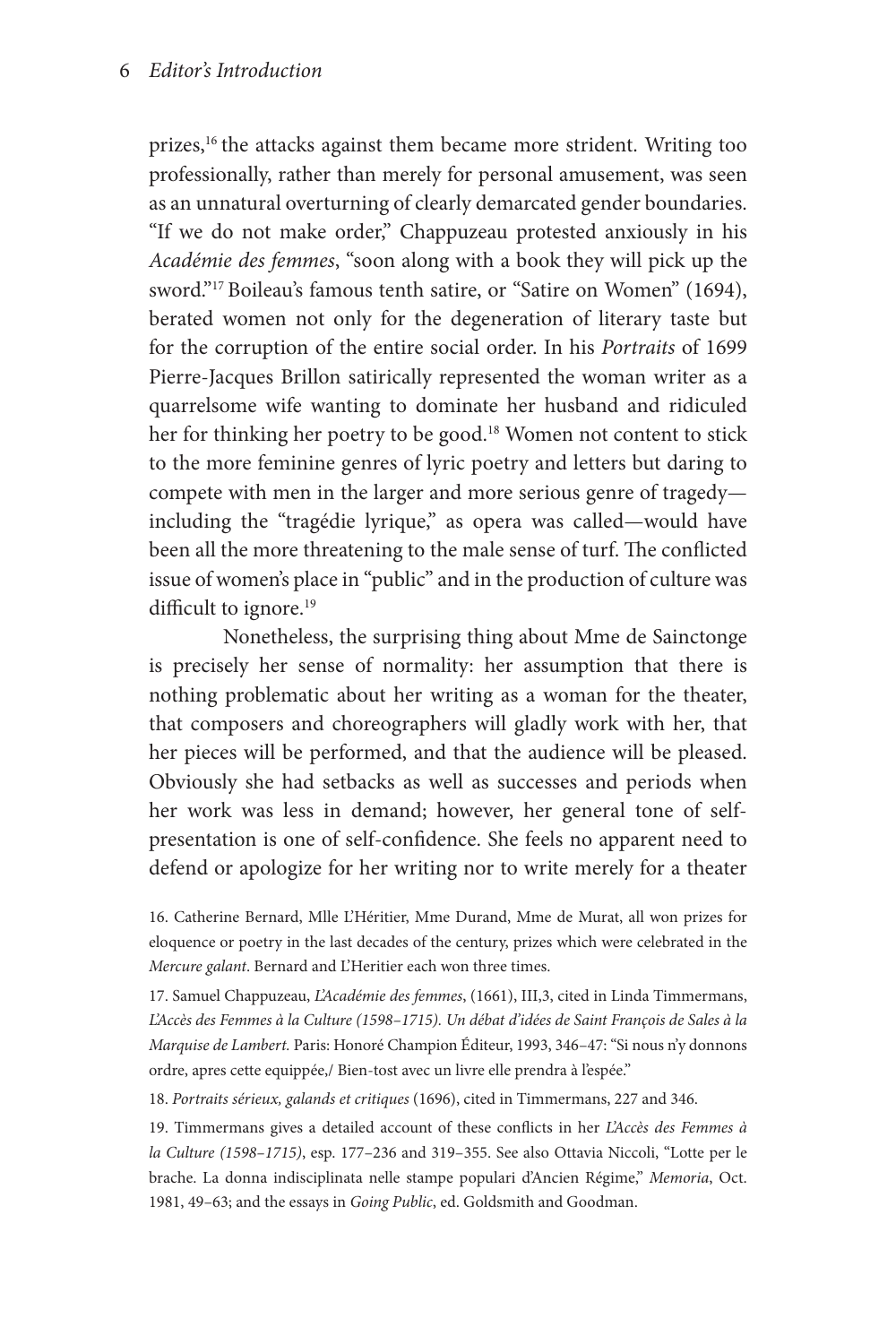of the mind.20 Rather, without being herself a part of the court, she had the satisfaction of knowing that over the course of many years choruses of singers, troupes of dancers, and stage machinery were realizing her work at the courts of France and Spain and in the opera house of Paris.

# *The Personal Context of Her Work*

## *Family*

Louise-Genevieve Gillot, Mme de Sainctonge (or Saintonge, or Xaintonge), was born and died in Paris (1650–March 24, 1718) to parents who prepared her way into a career of writing and publishing, and possibly provided connections to the theater. I have chosen to spell her name the way it appeared most often on her publications. She tended to publish as "Mme de Sainctonge" but to sign her dedications "Gillot de Saintonge" or "G. de Sainctonge."21 Her mother, Louise-Geneviéve de Gomès de Vasconcellos, was apparently born into a noble Portuguese family which, at the misfortunes of the Portuguese King Dom Antoine, had sought safety in France. In *Histoire secrète de Dom Antoine, roi de Portugal, tirée des Mémoires de don Gomès Vasconcellos de Figueredo*, 22 Mme de Sainctonge claims that her maternal grandfather participated in the troubles of Dom Antoine, and that her history of this king is based on a manuscript found among her grandfather's papers. She recounts how Dom Antoine, overwhelmed by the forces of Philip II, was forced to flee to France, and how her grandfather and

20. Margaret Cavendish, living on the continent with her husband during Cromwell's regime, wrote and published two volumes of plays explicitly intended at best for reading aloud at home rather than for a performance on stage. Sophie Tomlinson emphasizes this quality of imagined performance in an article which takes its title from Cavendish's own phrase: "'My Brain the Stage': Margaret Cavendish and the Fantasy of Female Performance," in *Women, Texts and Histories 1575–1760*, ed. Clare Brant and Diane Purkiss (New York: Routledge, 1992), 134–63. In contrast, the printed volumes of Mme de Sainctonge proudly make explicit that many of her pieces were indeed performed.

21. So too Elisabeth Jacquet de La Guerre tended to sign her work "Jacquet de La Guerre," using the same combination of maiden and married names (Cessac, 21).

22. Dated erroneously 1686 instead of 1696 by the *Dictionnaire de Biographie Française* ed. Roman d'Amat et al. 20 vols. (Paris: Librairie Letouzey et Ané, 1933–2004) 16 (1985), 91.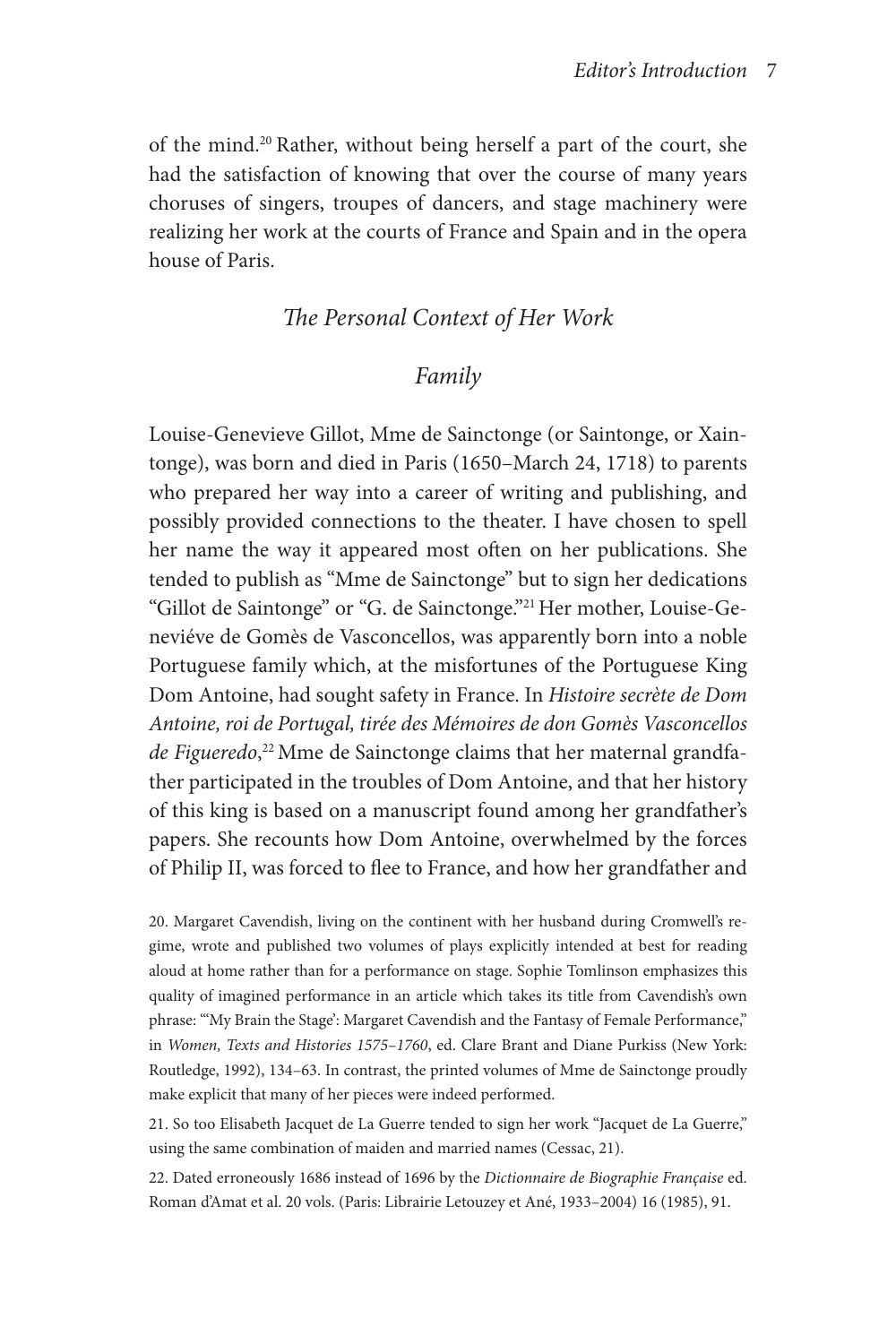#### 8 *Editor's Introduction*

his brothers joined him in Paris, hoping in vain to return some day to Portugal. Of her grandfather's three children, all born and raised in Paris, only one girl survived, our writer's mother, to whom her father was deeply attached. He saw her married before his death. Between 1678 and 1697, the mother wrote and published, sometimes under her maiden name and sometimes under her married name "dame Gillot de Beaucour," half a dozen novels and, most famously, an abridged translation of Ariosto's *Orlando Furioso*, *L'Arioste moderne* (Paris: Jean Guignard, 1685; reprinted 1720).<sup>23</sup> Obviously she was fluent in Portuguese, French, and Italian; she made sure that her daughter received a good literary education.

The father of Mme de Sainctonge was Pierre Gillot, Sieur de Beaucour, a property which gave his wife her *nom de plume*. 24 We know little about him, although Charles de Mouhy (3:272) comments that he was "well respected" ["fort estimé,"],<sup>25</sup> whatever that might indicate. Several branches of the Gillot family could claim nobility; one of these came from Burgundy. In this line Jean Gillot, in the sixteenth century, had published a book on law. One of his sons, Jacques Gillot (d.1619) had become an intensely scholarly canon of the Sainte Chapelle in Paris, and a deacon to the members of Parliament; he published

24. Noinville's *Histoire de l'Opéra*, 1.201, erroneously lists Pierre Gillot's name as sieur de Beaumont. Parfaict's *Dictionnaire des théâtres de Paris* refers to him as Sieur de Dancourt or M. Dancourt, apparently confusing him with the theatrical family Dancourt (Paris: Rozet, 1767), vol. 5, "Sainctonge," accessed online July 2007 at [www.cesar.org.uk/cesar2/books/](http://www.cesar.org.uk/cesar2/books/parfaict_1767/display.php?volume=5&index=12) [parfaict\\_1767/display.php?volume=5&index=12](http://www.cesar.org.uk/cesar2/books/parfaict_1767/display.php?volume=5&index=12)); however, all other sources list him, under his wife's biography, as M. Gillot de Beaucour, which accords with the name used by his wife.

25. Charles de Mouhy, "Extrait de l'histoire des dames lettrées, qui ont travaille pour le Théatre depuis son origine jusqu'en 1780," in *Abrégé de l'histoire du Théatre François, Depuis son origine jusqu'au premier Juillet de l'année 1780* [Extract of the history of women of letters who have worked for the Theater since its origin until 1780] (Paris: Jorry et Mérigot, 1780), 3.272.

<sup>23.</sup> On the mother, see Louis-Gabriel Michaud, *Biographie Universelle Ancienne et Moderne*, nouv. ed. (Paris: Madame C. Desplaces, 1857), 17.154–55 [but the date of death given by Michaud is her daughter's]; Fortunée Briquet, *Dictionnaire historique, littéraire et bibliographique des Françaises…* ; Louis Prudhomme, *Biographie universelle et historique des femmes célèbres mortes ou vivantes* (Paris: Lebigre, 1830); *Dictionnaire de Biographie Française*, 16 (1985), 90–91.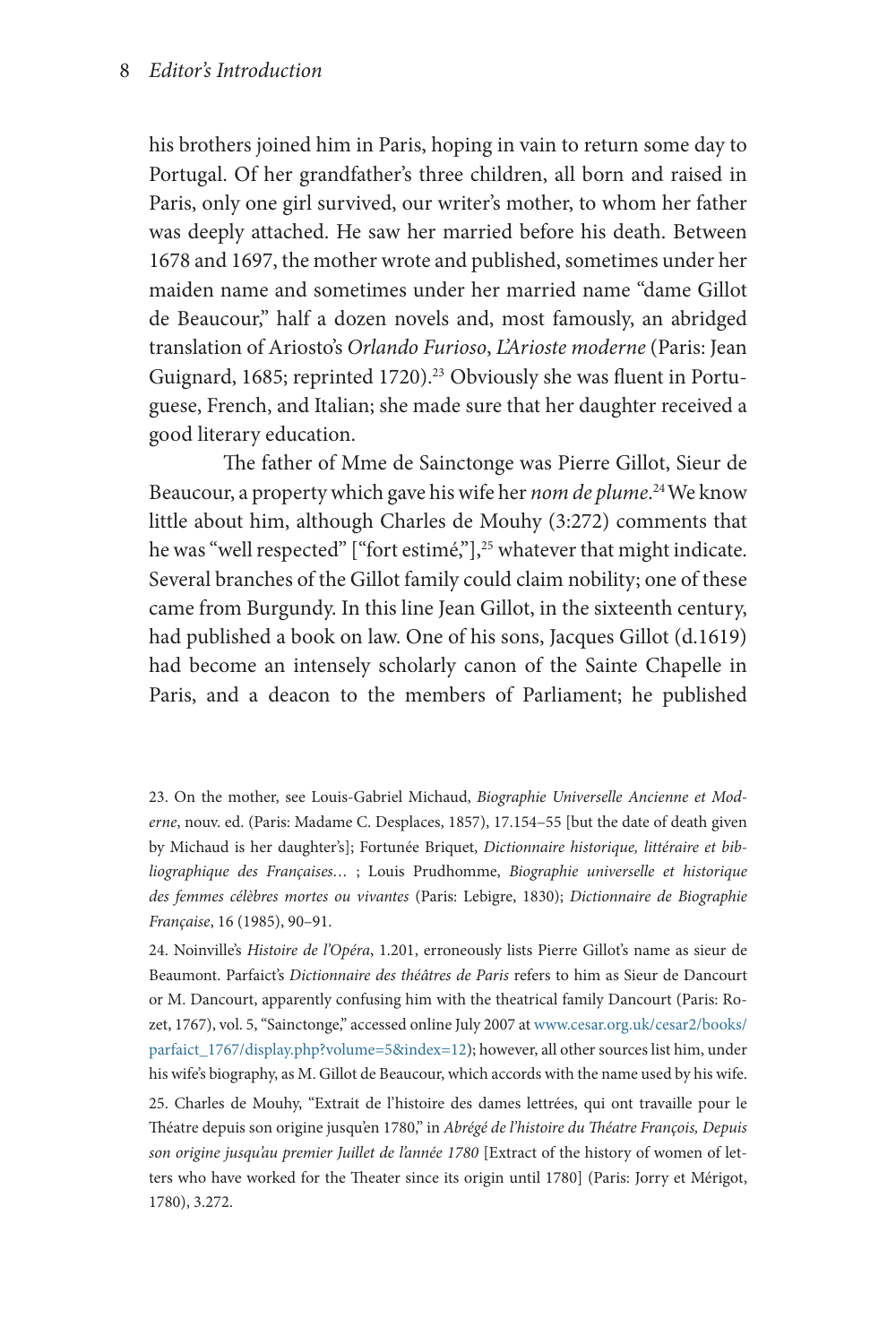several books and corresponded with the humanist Joseph Scaliger.<sup>26</sup> These might be the family of Pierre Gillot. Perhaps he or a son of his<sup>27</sup> was the P. Gillot who published two odes, a sonnet, and a rather witty dialogue with the nymph of the Seine which comes close to the style of Mme de Sainctonge's poetry.28 If so, she came from a thoroughly literary family with a tradition of education and publication.

Was her father related to Claude Gillot (1673–1722), famous for his pictures of and scenery for the theater and opera? Claude was drawing, printing, and painting images of actors and dancers in Paris during the same decades that Mme de Sainctonge was writing and publishing her operas, dramas, and ballets, i.e., the 1690s and early 1700s. However, he was not a native Parisian, and his involvement in designing for the Opera postdates Sainctonge's operatic successes by nearly twenty years.<sup>29</sup>

Was her father related in some way to the Gillot who is named in Soleinne's *Bibliothèque dramatique* as the author of several Italianinfluenced farces for the Fair of Saint Germain in 1695?<sup>30</sup> Sainctonge

26. Archives Biographiques Françaises, microfiche 455, 32–34, esp. the long annotated essay by A. E. Picot from his *Les Français italianisants au XVIe siècle* (1906).

27. Or perhaps it was her nephew. A Pierre Gillot, Sieur de la Fortiniere and Valet de Chambre of His Royal Highness Monsiegneur the Duke of Orleans, Regent of France, printed in 1723 an angry account of his fruitless efforts to obtain justice for his brother's murder. Given Mme de Sainctonge's connection to the mother of this Regent, her relative could have obtained a position in the same family.

28. *La Seine, poème au sujet du feu d'artifice représenté devant le Louvre pour l'heureuse naissance de Mgr le Duc de Bretagne* (Paris: D. Jollet, 1704) [The Seine, poem on the topic of the fireworks presented before the Louvre for the happy birth of my lord the Duke of Bretagne]. 29. See Bernard Populus, *Claude Gillot (1671–1722): Catalogue de l'oeuvre gravé* (Paris: Rousseau, 1930); and François F. Moureau, "Claude Gillot et l'univers du théâtre," in *Claude Gillot (1673–1722): Comedies, sabbats et autres sujets bizarres*, ed. François Moureau (Paris: Somogy Editions d'art and Langres: Musee de Langres, 1999), 77–93.

30. The *Catalogue de la Bibliothèque dramatique de M. de Soleinne*, ed. P. L. Jacob (Paris, 1844), 5.3, #3399: "Théâtre inédit de la Foire" includes: "L'Enlèvement de Proserpine par Pluton, roi des enfers," "Polichinelle Colinmaillard," "Polichinelle grand Turque," and "Le Marchand ridicule," all by Gillot and all dated 1695. The "List of Plays" at the end of Lancaster's *History* includes these four unpublished works by Gillot (956–57); 934–36 discuss this manuscript and credit Paul Lacroix with the attribution. Polichinel, obviously derived from the Italian Pulcinella, is the main character in some of these farces; the "ridiculous merchant" and father was probably based on Pantalone. The manuscript of these plays is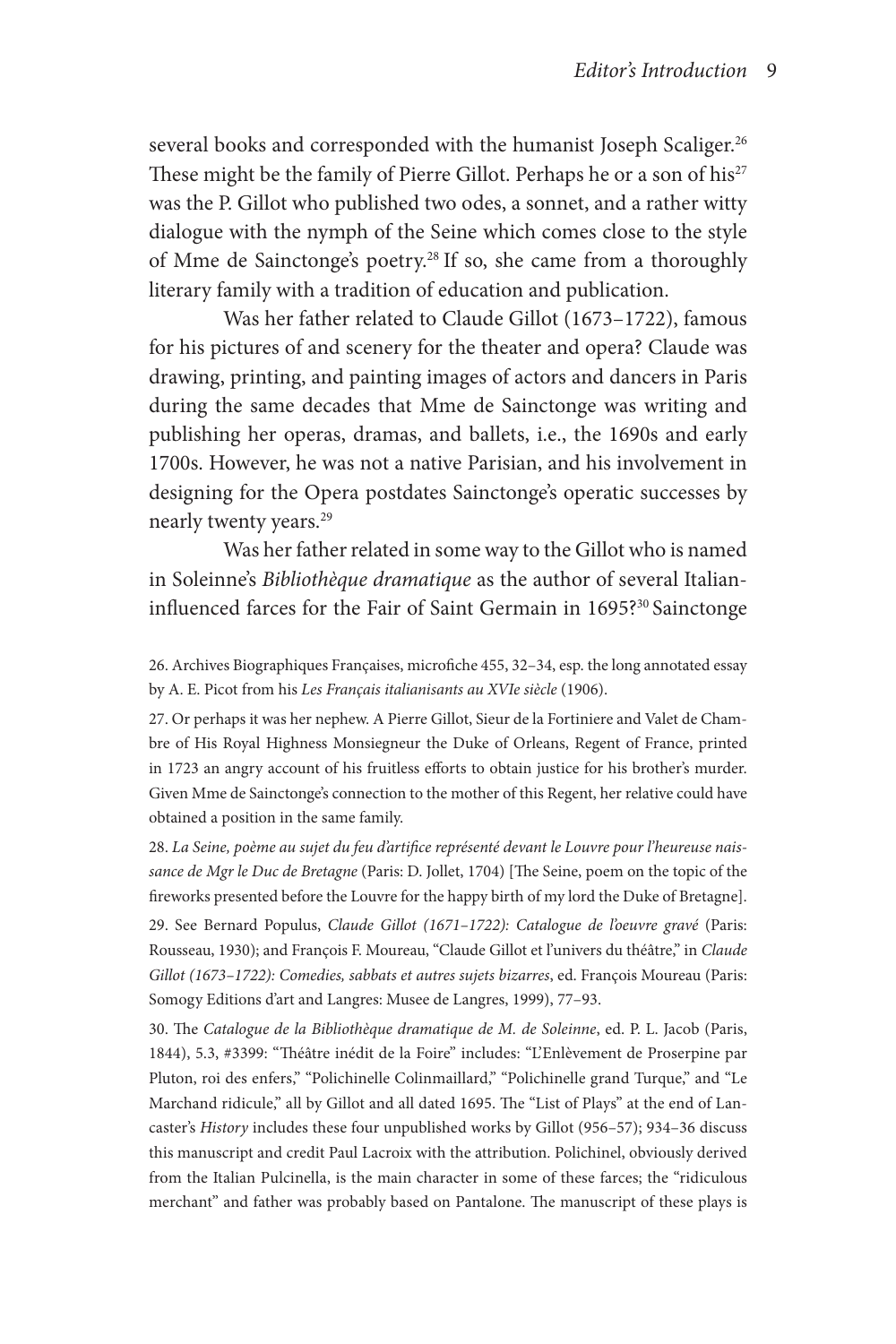refers to spending time at the home of a cousin in Saint Germain.<sup>31</sup> Was this cousin the author? Or a family link to the painter, who lived not far from Saint Germain? There seem to have been several Gillots associated with theater during the lifetime of Pierre Gillot's daughter.<sup>32</sup> This might help to explain Mme de Sainctonge's involvement in writing for the theater: opera libretti as well as dramas, "idilles" and ballets.

The daughter, confusingly named after her mother Louise-Geneviève, married Monsieur de Sainctonge, a lawyer in the parliament in Paris.<sup>33</sup> Du Tillet describes him as a learned man who

33. The fullest information on her comes from Evrard Titon du Tillet, *Le Parnasse François*  (Paris: Jean-Baptiste Coignard Fils, 1732), who seems to have known her personally. She is included in the same sources that mention her mother: Fortunée Briquet, *Dictionnaire historique, littéraire et bibliographique des Françaises et étrangères naturalisées en France* (Paris 1804); Louis Prudhomme, *Biographie universelle et historique des femmes célèbres mortes ou vivantes* (Paris: Lebigre, 1830), 4 vols. Vol. 2, 464–65; and d'Amat, *Dictionnaire de biographie française*, 16 (1985), 91. Beyond those, brief notices about her are included also in Pierre-François Godard de Beauchamps, *Recherches sur les théâtres de France* (Paris: Prault père, 1735); Leris, *Dictionnaire portatif historique et littéraire des théâtres*; Noinville *Histoire du Théatre*, Part I, 201–2, and more recently Perry Gethner, "Sainctonge (or Saintonge), Louise-Geneviève Gillot, dame de (1650–1718)," in *The Feminist Encyclopedia of French Literature*, ed. Eva Martin Santori (Westport, CT: Greenwood Press, 1999), 485. Dandrey, in the *Dictionnaire des lettres françaises. Le XVIIe siècles*, ed. Patrick Dandrey, et al, rev. ed. (Paris: Fayard, 1996), 145–46, erroneously attributes the *Arioste moderne* to her instead of to her mother. See also *The New Grove Dictionary of Music and Musicians*, ed. Stanley Sadie (New York: Grove's Dictionaries of Music Inc., 1989); and *The New Grove Dictionary of Opera*, ed. Stanley Sadie (New York: Grove's Dictionaries of Music Inc., 1992). Prudhomme's account contains several errors; Ferdinand Hoefer, *Nouvelle Biographie Générale depuis les temps les plus reculés jusqu'à 1850–1860* (Paris: Firmin Didot Frères, 1852–66), who cites Prudhomme as a source, is also unreliable.

in the BnF 9312 (MF 30870). François Moureau ("Claude Gillot," 92, n3) notes that the well-known artist and the unknown "entrepreneur de spectacles" at the fair are two different Gillots.

<sup>31.</sup> Sainctonge, *Poésies diverses*, 1.61.

<sup>32.</sup> It seems impossible that she herself might have authored these farces. Her writing was aimed at the royal court and aristocracy. Moreover, the loose construction, primitive text, and crude nature of the farces is not at all like the careful construction and concern for proper good taste of Mme de Sainctonge's other theatrical writing. As the National Archives indicate, there were a number of different Gillot families in Paris at the time, ranging from aristocracy associated with the court and government to modest tailors and coal vendors.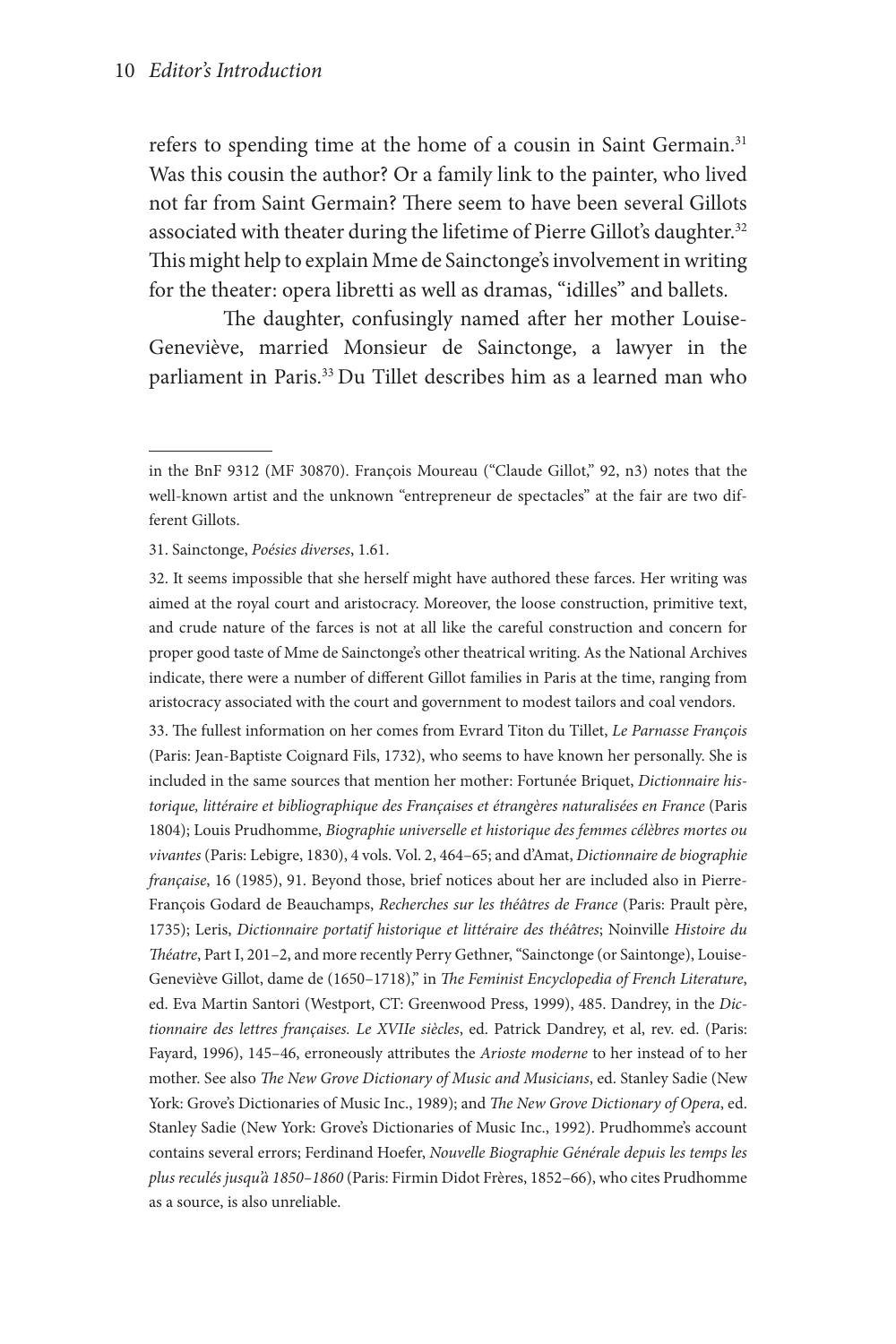encouraged his wife's taste for "Belles-Lettres."<sup>34</sup> Like the Gillot family, the Sainctonges had a claim to nobility, a link to Burgundy, and a long connection with law and the parliament. Several Sainctonges had been members of the Parliament in Dijon from the time of Louis XII, and some continued to serve that Parliament during our writer's lifetime.<sup>35</sup> These Dijon connections became more patently important to Mme de Sainctonge towards the end of her life, as we shall see.

Both the Gillot family and the Sainctonge family had produced, over several generations, a number of notaries, lawyers, and counselors to the parliament or king.<sup>36</sup> With its appreciation for the importance of education and writing skills, this is indeed the type of profession that had tended to support writing by women in their families since the late sixteenth century.<sup>37</sup> Although both families included branches that had a claim to title of nobility, Mme de Sainctonge offers no indication of her status. Nonetheless, it may be relevant to the tone of informal banter with which she addresses several marquises.

34. Titon du Tillet, *Le Parnasse François*, 563: "Mlle Gillot eut une excellente éducation, & fut élevée dans l'étude des belles Lettres, y étant portée par son goût naturel & par l'exemple de M. de Sainctonge, Avocat au Parlement de Paris, homme de merite & d'érudition, avec qui elle fut mariée." [Mademoiselle Gillot had an excellent education and was raised in the study of Belles-Lettres, being drawn to it by her natural inclination and by the example of M. de Sainctonge, a lawyer for the Parliament of Paris, a man of merit and erudition, to whom she was married."] Noinville 1:201.

35. L'Abbé Jules Thomas, *Un mot pour les Xaintonge* (Dijon: Imprimerie Darantiere, 1912), 5. François Moureau, "Mme de Sainctonge," 25, n32, cites from Philibert Papillon's *Bibliothèque des auteurs de Bourgogne* (Dijon: Desventes, 1745), 2.359, the existence of a Pierre de Xaintonge active in the Burgundian parliament between 1615 and 1641. The manuscript collection of the BNF (Pièces orig. 2608, MF 20527) contains a certification of nobility for a Françoise de Xaintonge, son of Jean de Xaintonge, signed in Paris in 1600 but referring also to Dijon.

36. BNF manuscripts, Pièces orig. 2607, includes a Jacques Sainctonge, notary in 1599, a Girhosme de Sainctonge and a Jean de Saintonge, both counselors to the king in the seventeenth century. A Sainctonge, perhaps our writer's husband, signed a printed legal document in 1682 (*Factum pour messire François Galliot Gallard*). BNF manuscripts, Dossiers Bleus 314 mentions several Gillots as counselors to parliament or lawyers.

37. For example, both the Des Roches, mother and daughter, and Moderata Fonte came from such families.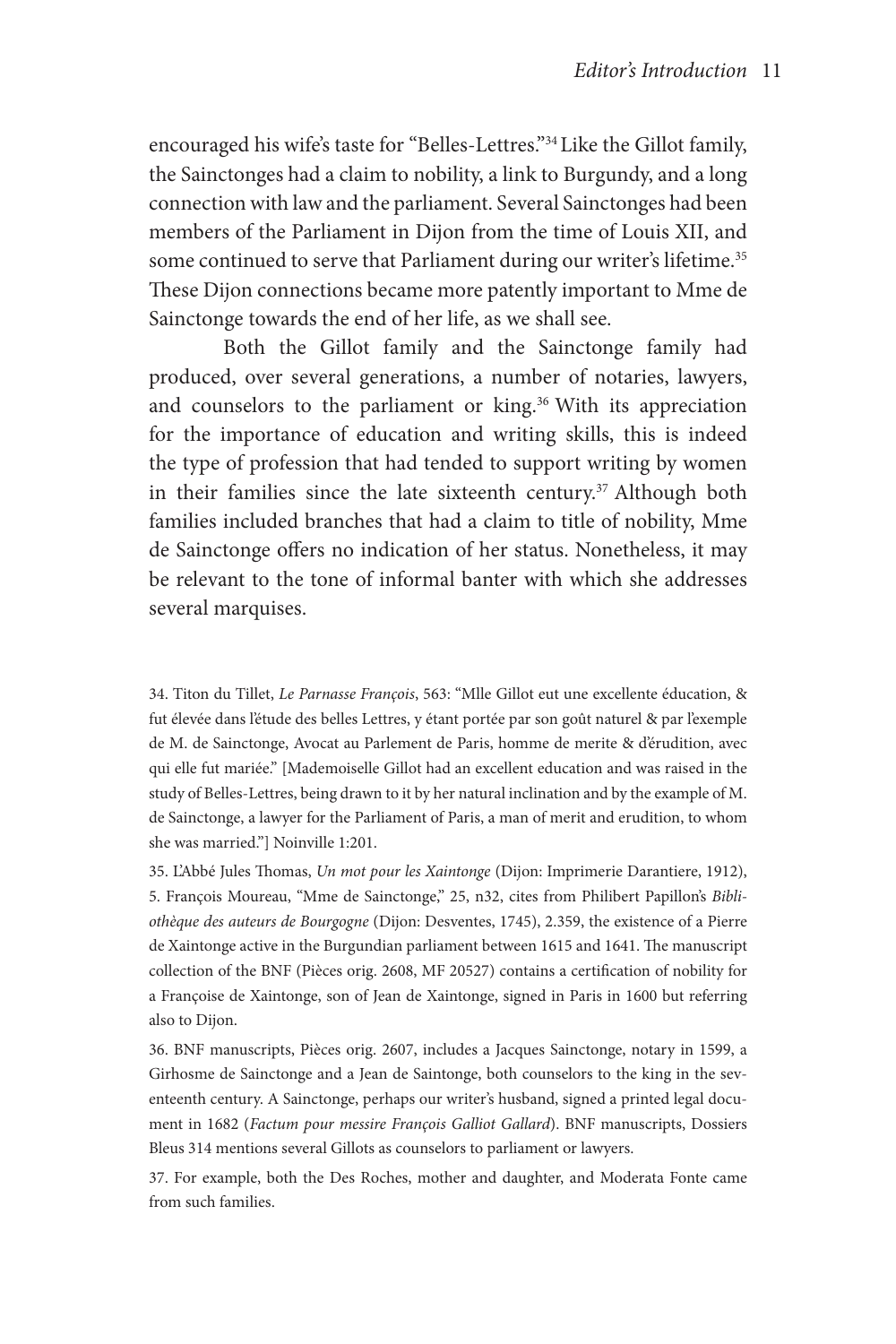Mme de Sainctonge was buried in the church of St. Louis-enl'Ile, on the Isle St. Louis.<sup>38</sup> During the mid-seventeenth century this very small island in the Seine, next to the Ile-de-Cité in the heart of Paris, was newly developed into a few blocks of fashionable residences inhabited by a mix of nobility, lawyers, and bankers; presumably her family lived in one of those new residences. So too did Titon du Tillet, her earliest biographer, and Philippe Quinault, the chief opera librettist of the 1670s and 1680s, who is buried in the same church.

Apparently she had several children. As a result of the success of her opera *Dido*, the librettist was invited to dine at court, an event which she describes in a verse epistle. Since the epistle refers to "mes Filles" as having been invited with her, she had at least two daughters, whose ages were probably at that time close to twenty.<sup>39</sup> She mentions in the same poem that her brother-in-law also accompanied her. However, as she does not mention her husband being included on this occasion, she may have been widowed by then (1693), which would explain the presence of her brother-in-law as the male protector of her family. On the other hand, she also does not mention her son being included, although Louis Ladvocat in a letter two years later (1695) refers to her having a son.<sup>40</sup> Marriage and children may explain why she was mature—a woman in her forties—when her literary career began in earnest; and if her husband was dead, she may have begun writing because she needed money, like other women writing for the theater in France.<sup>41</sup>

38. Unfortunately the old cemetery has been destroyed, and there is no marker in the church.

39. *Poésies diverses* 1.64. Mme de Sainctonge was then 43.

40. Louis Ladvocat, *Lettres sur l'Opéra à l'abbé Dubos, suivies de la critique de Didon par l'abbé Dubos*, ed. and introd. Jérôme de La Gorce (Cahors: Cicero Editeurs, 1993), 57, letter of October 26, 1695.

41. Both Marie-Catherine Desjardins de Villedieu, whose plays were performed during the 1660s, and Catherine Bernard, whose dramas of 1689 and 1691 are nearly contemporary with Sainctonge's, were writing at least in part because of financial need. Claude Dulong, *La vie quotidienne des Femmes au Grand Siècle* ([Paris]: Hachette, 1984), 11–12, observes that "nothing prevented a woman of quality, if she had leisure and some education, from writing and publishing. But, again, it was at the risk of her reputation…The women writers, quite numerous, of the second half of the century…were almost all adventurers…whom sudden poverty compelled to earn their bread as best they could." ["rien n'empêchait une femme de qualité, si elle avait des loisirs et de l'instruction, d'écrire et de publier. Mais, là encore, c'était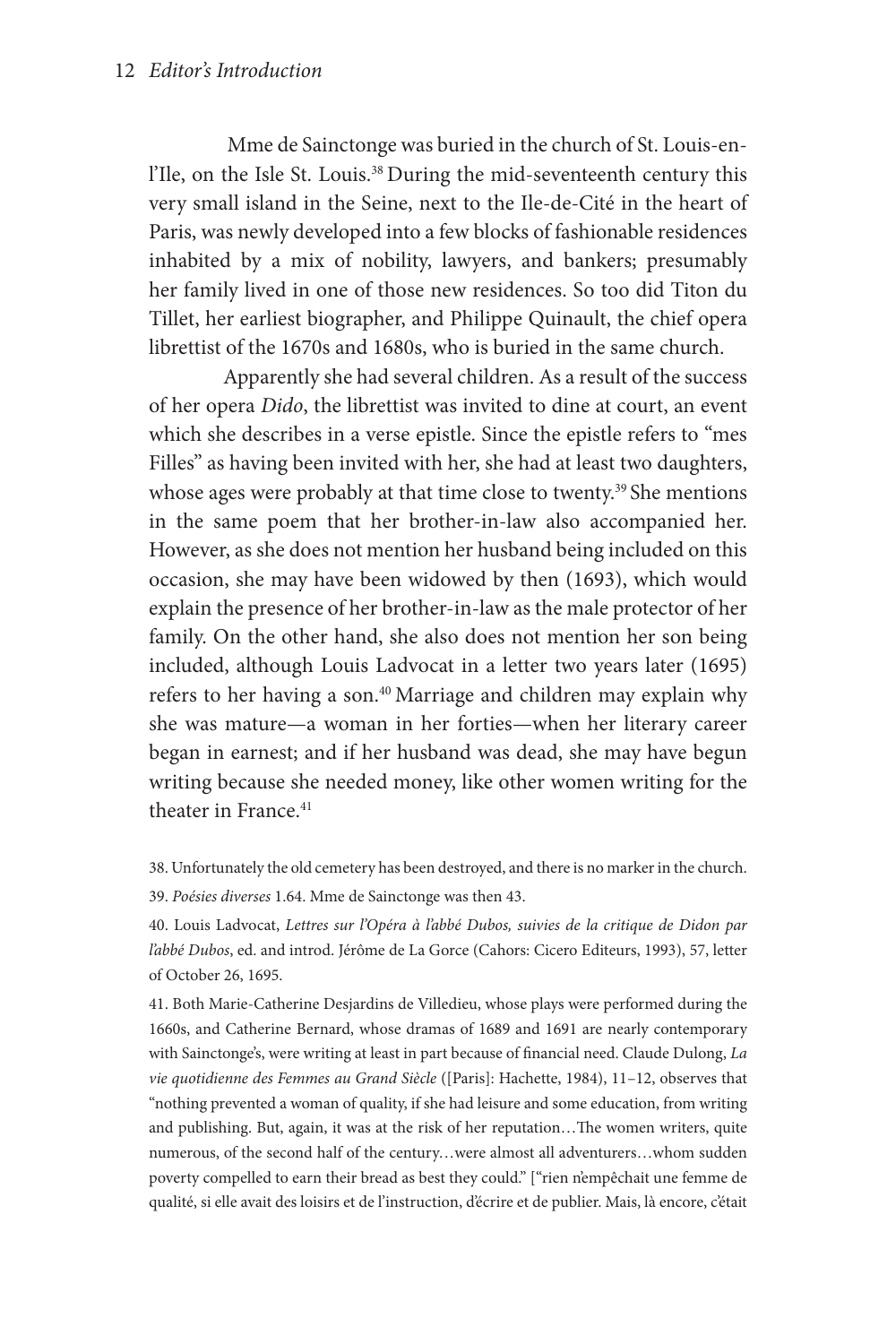## *Selected Poems*

### *Introduction*

Sainctonge's volumes of poetry contain hundreds of pages in an array of genres popular in her day, from short riddles, pastoral lyrics, and drinking songs to longer verse epistles. Many of them were meant to be sung, and some even indicate current opera tunes to which the words have been fitted. I include four poems here, intended not as a representative sample but rather as poems which offer some insight into her self-representation as a writer, her meeting with the king during the height of her success, and her use of the Dido example in a context apart from her opera. Besides the three verse epistles, addressed to three frequent recipients of her poetry, I have included one very brief poem that shows her working in a different verse form. The poems all convey the friendly, witty tone that pervades her lyrics.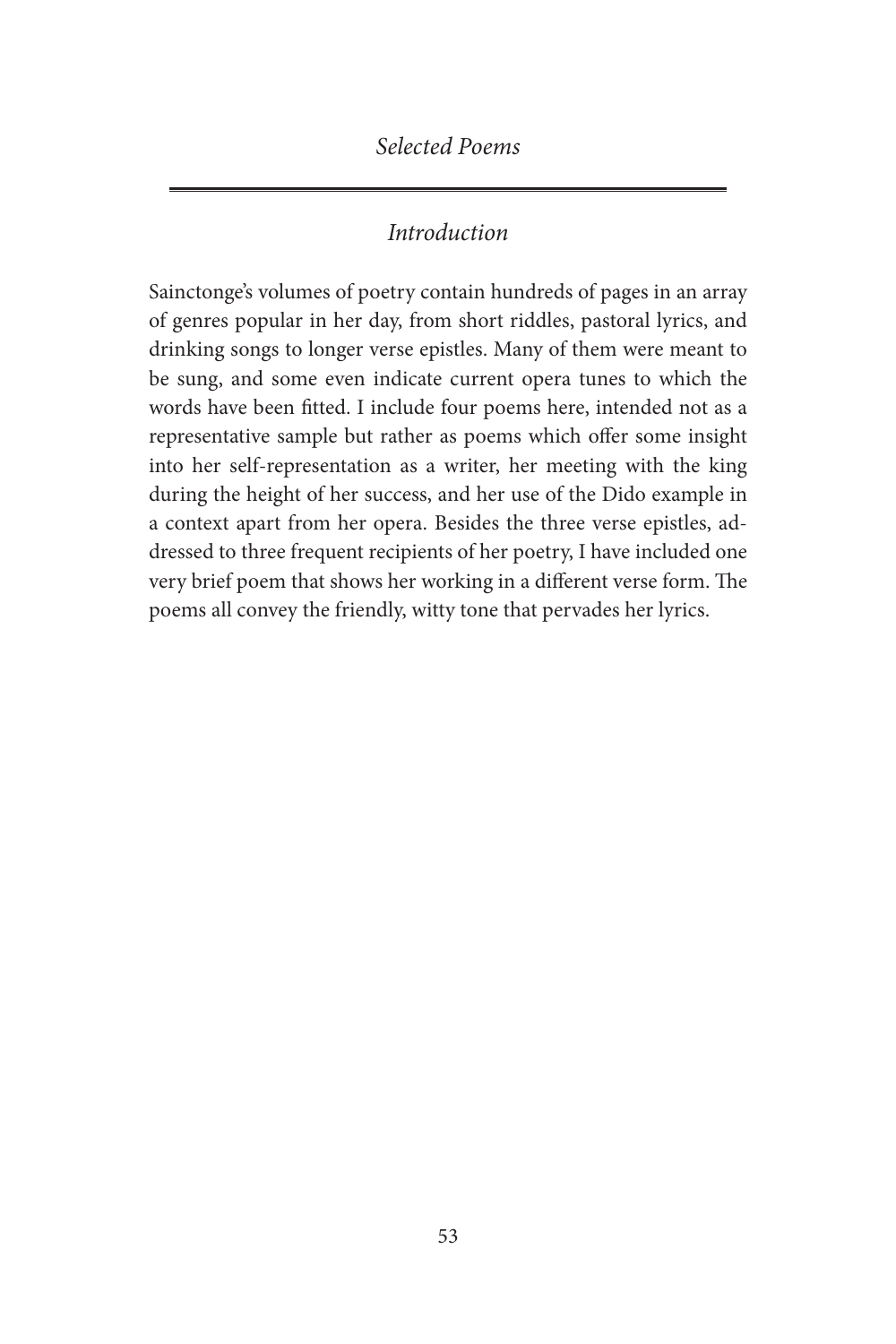2.35–37 Epitre A M.L.G.

En lui renvoyant l'Ouvrage d'une Dame qui se plaint de ne pouvoir plus faire de Vers depuis que l'Amour l'a quittée.

Certes, je plains le piteux sort De ta dolente Iris, beau Sire, L'Amour la quitte, elle est sans reconfort, Et de son triste chef maintenant rien ne tire; Quant à moi, sans aucun effort, A maints travaux divers ma Muse peut suffire. Comme Iris, au tendre Enfançon Onc n'ouvris de mon coeur la porte, La fierté me prêtoit main-forte; Si j'ai parlé d'Amour, ce n'étoit qu'en Chanson. Non que jadis le jargon d'amourette De gentils Preux n'aye écouté par fois: Mais du petit Archer pas n'ai suivi les loix, Ainsi que faisoit la pauvrette. C'étoit son Apollon, il la faisoit rimer Au gaillard Printems de son âge. Et de meshui rien ne peut l'animer, Jeunesse, Amans, tout a troussé bagage. Que lui sert-il de se douloir, De montrer si peu de courage? A son esprit c'est faire voir Plus de rides qu'à son visage.

Sçavoir se passer de beauté, Tenir propos pleins d'allegresse, C'est conserver l'air de jeunesse En dépit de l'antiquité, Et braver la triste vieillesse. Moi, qui de Cupidon n'ai suivi le flambeau, Ains celui du Dieu du Parnasse, Point ne me trouves sombre, un feu toujours nouveau M'anime d'une noble audace. Je sais dans mon Automne ainsi qu'en mon Printems,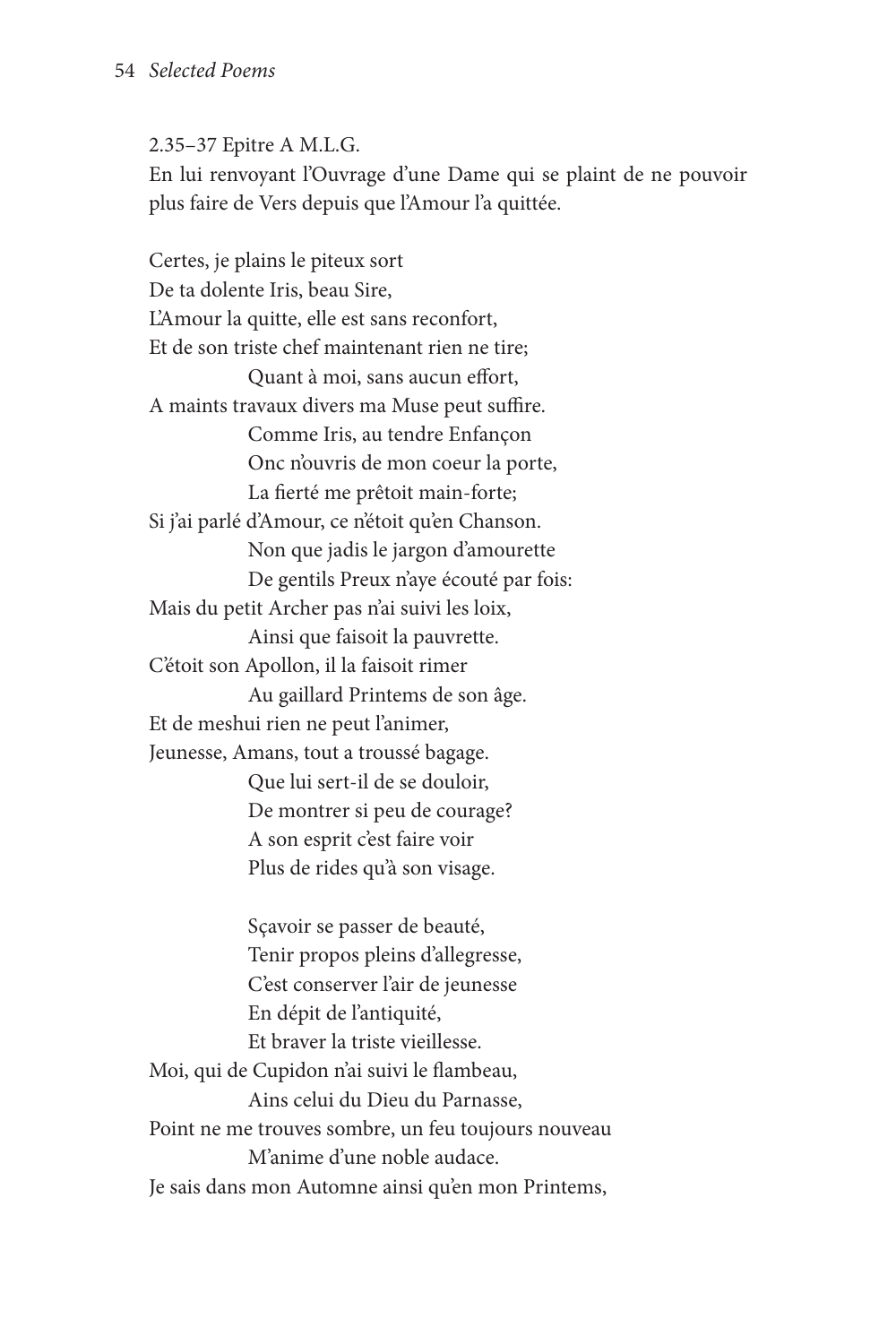2.35–37 Letter to M. L. G. In sending him the work of a woman who laments not being able any longer to write poetry since Love has abandoned her.

Surely, gentle Sir, I do lament Your sorrowing Iris's piteous plight: Love has left her, she is comfortless, And now can think of nothing more to write; As for me, without the slightest effort At varied works my Muse suffices quite. To Cupid, tender babe, I never did Like Iris open up my heart's front door, For Pride lent me a hand and made me strong; If I have sung of love, It was nothing ever but a song. Indeed to hear from valiant gentlemen Their amorous jargon, I did sometimes pause, But was never subject to the little archer's laws, As was your friend, poor thing; Love as her Apollo made her sing In the merry springtime of her age. Now she has nothing left to draw upon: Youth and Lovers have packed their bags and gone. What good is it to mourn, With such little strength and grace? It makes her show more wrinkles In her spirit than her face. To know how to get on without one's beauty,

To maintain a merry conversation, That's a youthful spirit's conservation In spite of growing old, And to face bravely age's depredation. I who never followed Cupid's torch, But rather served the god of Mount Parnassus, Do not feel somber; fire always new Inspires me to bold and noble passes. For I know how to hear my Muses sing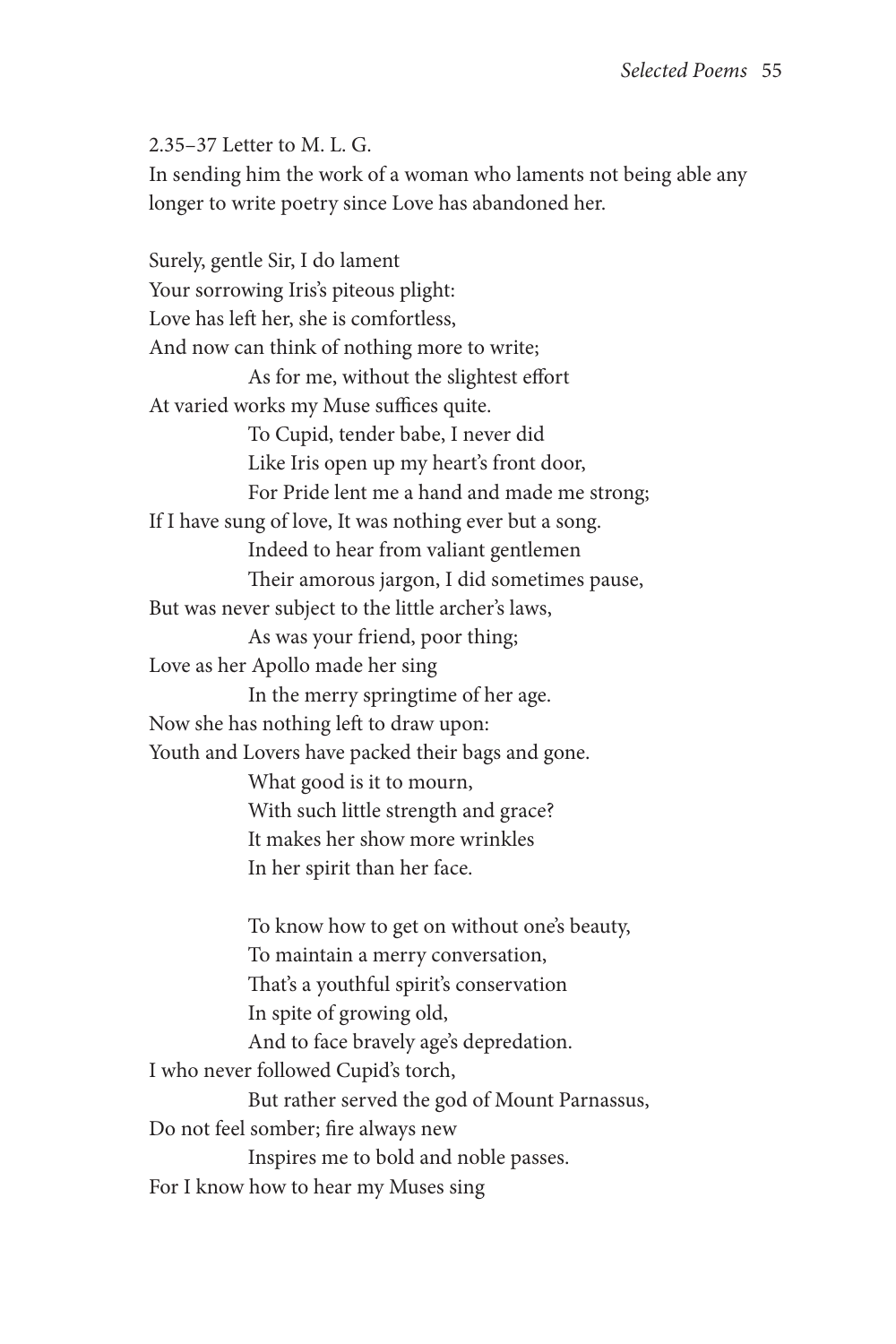De ma Muse entendre les chants. Il ne me chaut qu'Amour loin de moi se retire, Il ne m'a fait ne mal ne bien; Ma Muse quelquefois parle de son martyre, Et des douceurs de son lien; Mais mon coeur n'en dit jamais rien. Or sus, pardonne-moi, beau Sire, De t'envoyer si fol écrit: Puisse-t-il un moment ébaudir ton esprit, C'est tout l'effet que j'en désire.

1.269 Madrigal A Madame la Marquise de C-

Pour vous remettre en goût, on vous dit chaque jour, Qu'il faut aimer & boire: C'est trop de l'un des deux, si vous voulez m'encroire, Prenez le vin, laissez l'amour.

2.47–49 Epitre A Madame L. M. D. C.

Gentille Dame, à qui chacun veut plaire, De grace, aprenez-moi comment vont vos plaisirs; Car la Déesse messagere Fait par trop languir mes désirs. On croiroit la voyant s'obstiner à se taire, Que son ennemi le Mystére A sçu, pour la premiere fois, Sur tout ce qui vous touche arrêter ses cent voix. Sus donc, hâtez-vous de m'aprendre Si dans votre charmant Palais Votre labeur s'avance au gré de vos souhaits, Ou si ce Dieu malin qui cherche à vous surprendre, N'a point fait arriver chez vous Quelque étranger aux traits piquants & doux, D'un gracieux et beau langage,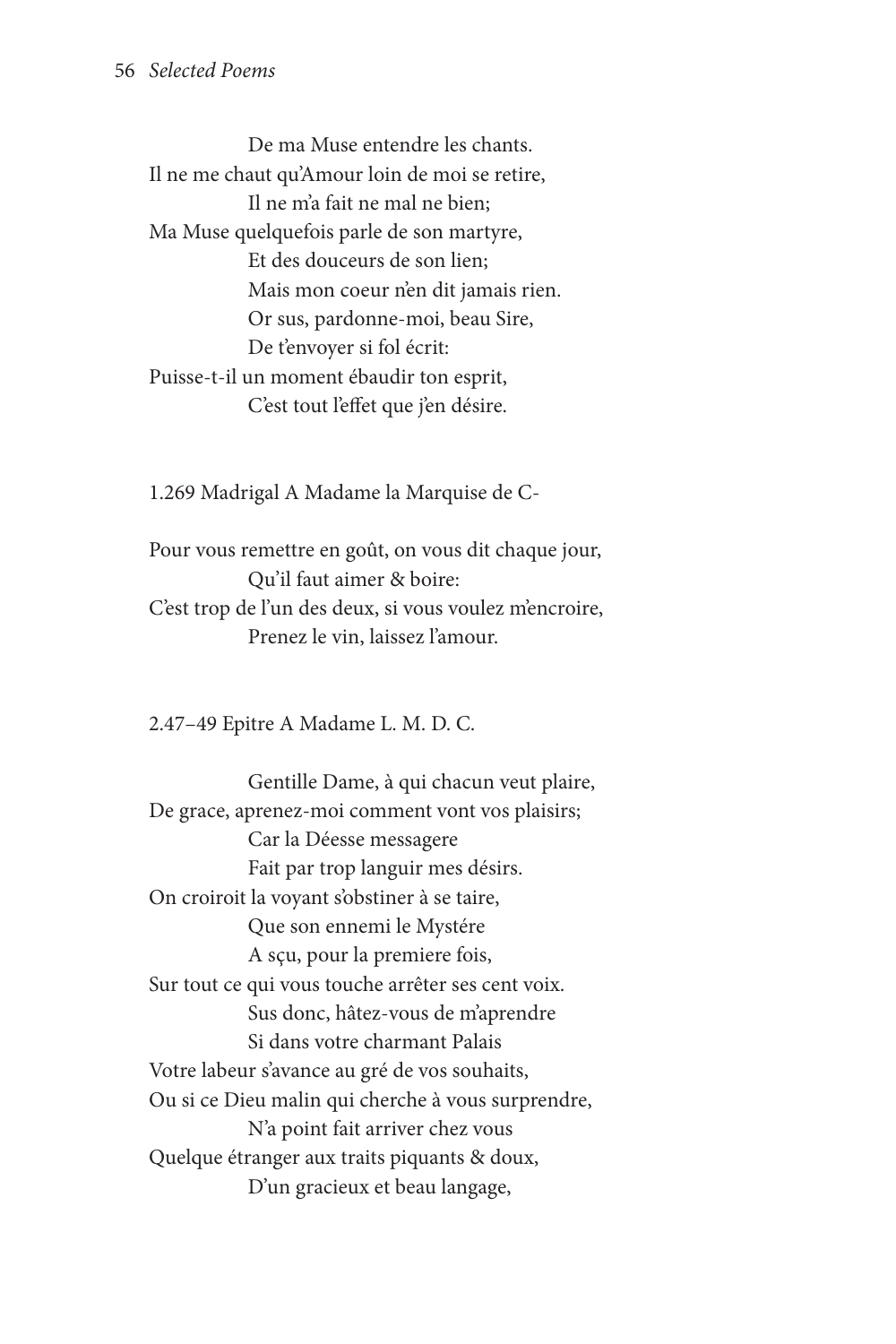In my Autumn just as well as in my spring. I do not care that Love has fled my hall; He did me neither good nor ill. My Muse speaks sometimes of love's torment still And of the sweetness also of his call, But my heart says none of this at all. So pardon me, dear Sir, who do no worse Than send to you this foolish bit of verse. May it amuse your spirit for a minute; That's all the aim that I desire in it.

1.269 Madrigal to Madame la Marquise de C-

To regain your old good mood, people daily tell you so: That you must love and drink. That's one too many, if you want to know what I think; Take the wine, let love go.

2.47–49 Letter to Madame L. M. D. C.

Dear Lady, whom all wish to please, Tell me how you do yourself amuse, For the goddess who brings messages Makes me wait too long to hear your news. One would think from her obstinate silence That Secrecy, her foe, has managed to —For the first time—stop her hundred voices Regarding anything concerning you. Come then, quickly let me know If in your lovely Palace The work advances in the way you wish, Or if the naughty God who likes surprising Has placed upon your dish A stranger who is sweet and appetizing, Of fair and generous speech,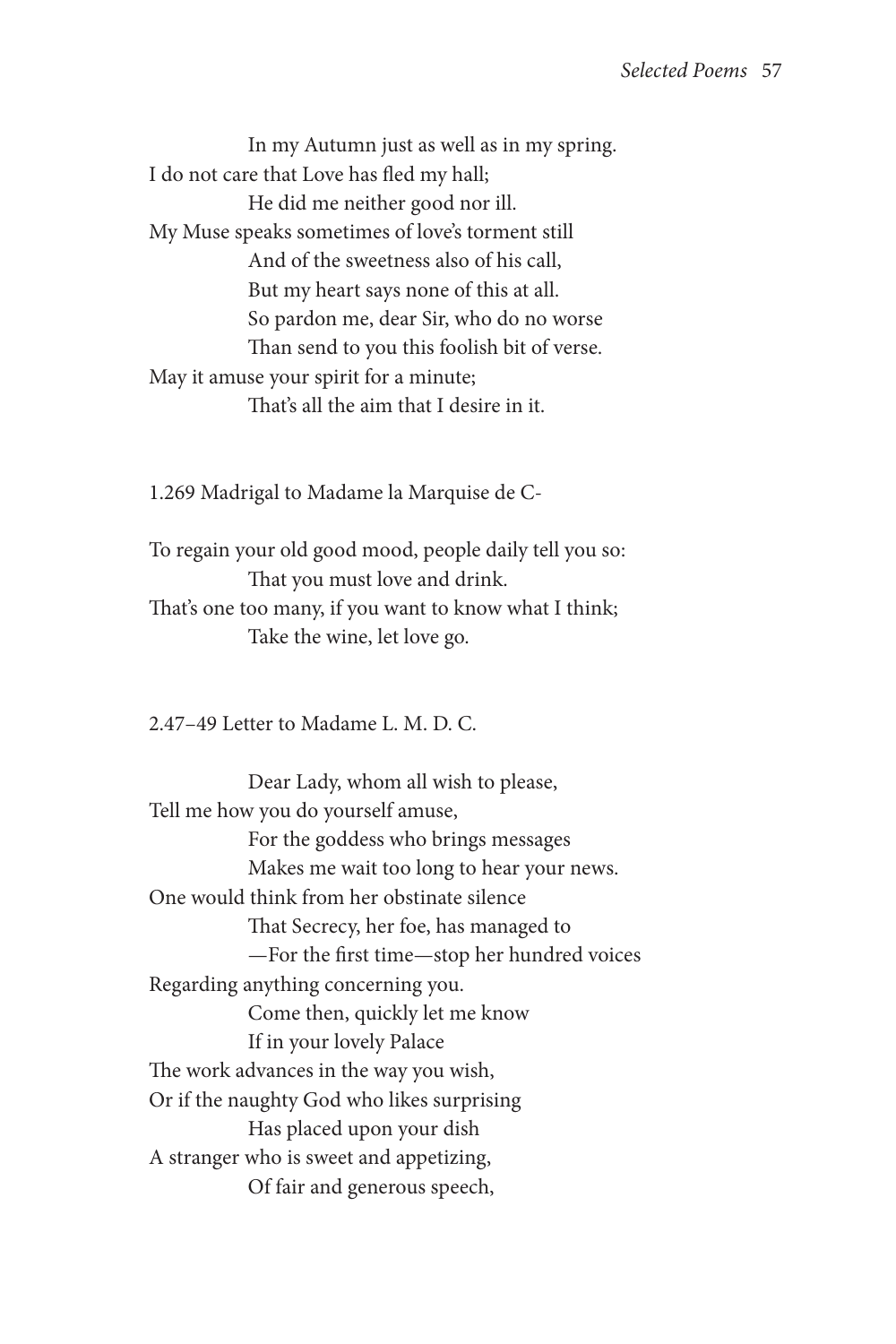# *Translator's Introduction*

Mme. de Sainctonge's *Dido* was the first French opera libretto written by a woman, or at least the first female-authored libretto of an opera that was actually performed and documented. Although Dido's tragedy, as told by Vergil in Book IV of the *Aeneid*, was a prolific source of plays and operas, Sainctonge's 1693 *Didon* was the first French opera on that subject. Parfaict's *Dictionnaire* lists several earlier French spoken tragedies about Dido, but Sainctonge's is the first listed as a "tragédie lyrique." Giovanni Francesco Busenello had written a libretto *Didone* for the Venetian opera in 1641; and Henry Purcell's English *Dido and Aeneas* had been performed in England in 1689. There is no evidence that Sainctonge, residing in Paris, would have known either work.<sup>61</sup> Although she is likely to have been familiar with at least one of the earlier French dramatic versions, in adapting the text for opera, she made a number of innovations, which add to the novelty and liveliness of an otherwise well-known story. Thus although an anonymous contemporary verse mocked the theme as hackneyed.

> Après luy [Fontenelle], la Sainctonge enfante un autre Enée. Chacun en rit, sa muse est surannée.

> [After him (Fontenelle) Sainctonge gives birth to another Aeneas.

Everyone laughs about it, her muse is very old], $62$ 

61. She might have been able to read an Italian libretto, since her mother knew Italian well enough to publish a translation of Ariosto's *Orlando Furioso*; but, as we shall see, her primary model was Montfleury rather than Busenello. Busenello in Act III, scene 8, has Sichaeus's ghost appear to the fainted Dido and sing an aria of condemnation; might Sainctonge have taken the idea for her own parallel scene from Busenello's? If so, she toned down the ghost's language from vehement attack to a milder reproach.

62. *Chansonnier Maurepas* (1693), BnF Français 12622 (MF 33798), 523–24; also cited by Mélèse, *Repertoire*, 196. Fontenelle had written *Énée et Lavinie* [Aeneas and Lavinia], which was not a success (first performed 1690).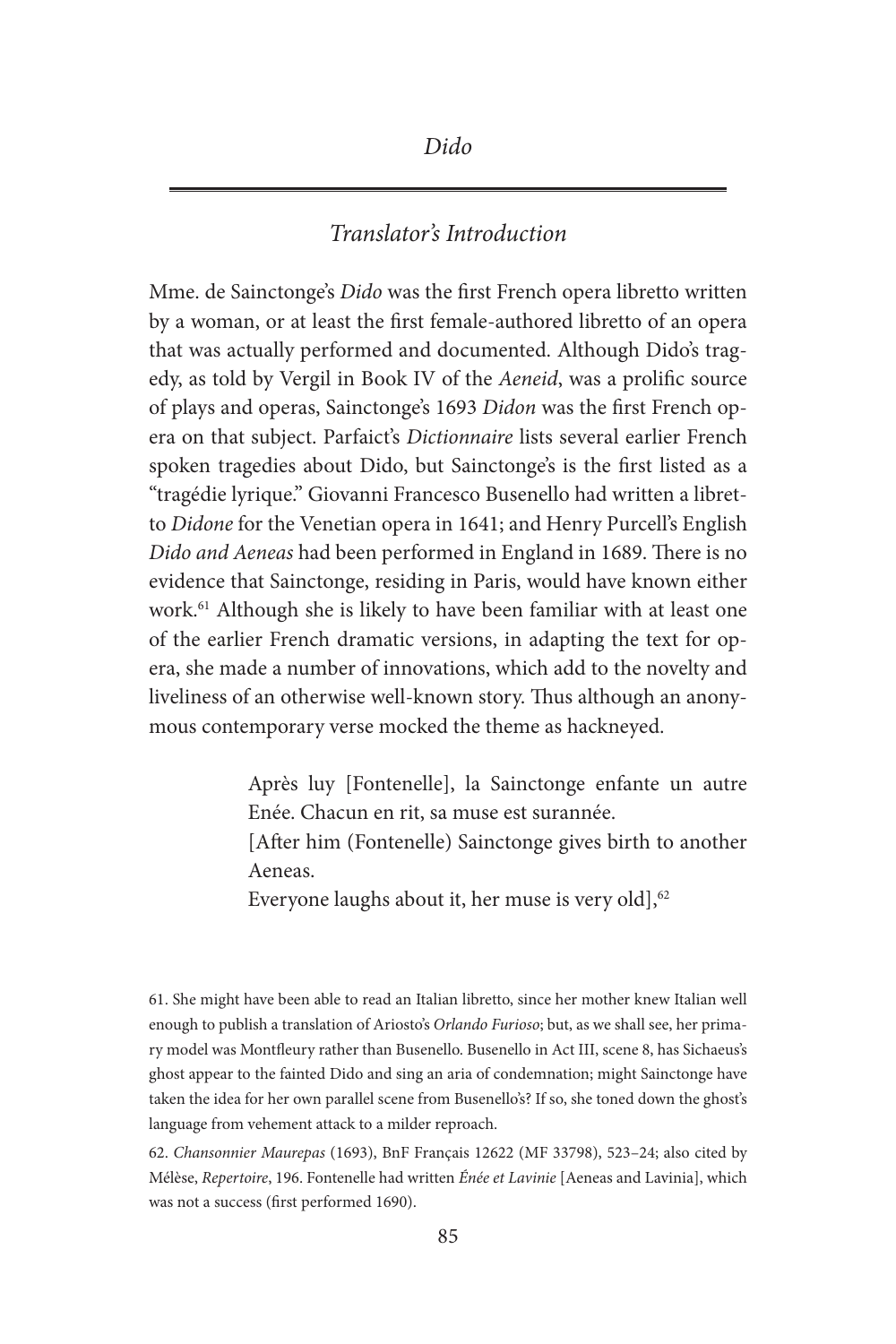Performed by the Royal Academy of Music in 1693. The words by Mme Xaintonge, and the music by M. Desmarets. Opera XXX.

*Cast of the Prologue*

Mars Fame Followers of Mars Followers of Fame Venus Followers of Venus [nymphs]

#### PROLOGUE: THE PALACE OF MARS

### *Scene 1: Mars, Fame, and their followers*

| Mars:   | Make known the new exploits             |
|---------|-----------------------------------------|
|         | Of that earth-conquering hand;          |
|         | The more his enemies bring war,         |
|         | The more his triumphs grand.            |
|         | His clemency alone                      |
|         | Can his just wrath disband.             |
|         | A thousand different peoples            |
|         | He has defeated quite.                  |
|         | If his wishes matched his power,        |
|         | The Universe entire                     |
|         | Would bow before his might.             |
| Chorus: | His famous deeds we sing on high.       |
|         | Trumpets and drums to our voices reply! |
| Fame:   | Of all the famous conquerors            |
|         |                                         |
|         | In eras past I spread the name.         |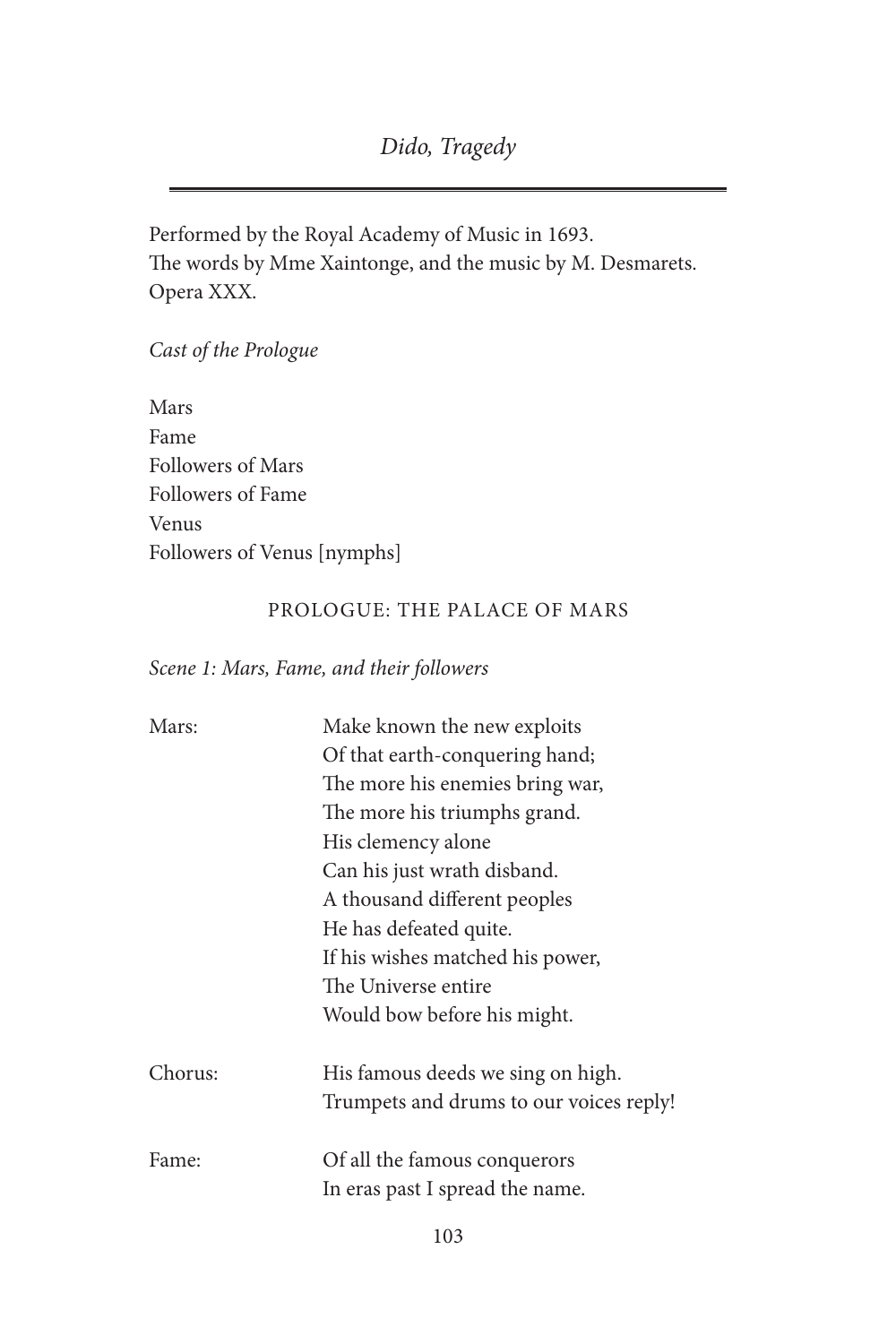# *Translator's Introduction*

Sainctonge's *Griselda*, unlike the *Circe* and *Dido*, was written explicitly as a drama rather than a libretto for opera. Fortunée Briquet in her *Dictionnaire Historique, littéraire et bibliographique des Françaises*<sup>125</sup> and the modern *Dictionnaire de Biographie Française*<sup>126</sup> suggest that both the "tragedy" *Griselde* and her comedy l'*Intrigue des Concerts* were performed in Dijon in 1714, in the same year and city that they were published in her *Poésies diverses.* However, Charles de Mouhy, writing earlier than either of those two his *Extrait de l'histoire des dames lettrées, qui ont travaillé pour le Théatre depuis son origine jusqu'en 1780*, declares that neither play was performed "although they should have been."127 It is unclear whether this means that they were worthy of performance or whether performances had been planned but were for some reason canceled. The death of the Queen of Spain, wife of Louis XIV's grandson, in 1714 interrupted entertainments in France as well as in Spain and could have stopped a projected performance of these plays; or if they were intended for performance a year or more before their publication,<sup>128</sup> the death of the Duke of Burgundy in 1712 might have interrupted such plans. Whether or not the plays were performed, they were available to readers.

Dijon was quite active theatrically. The governor of Dijon was the Prince de Condé, a great lover of theater, whose theatrical company was performing in Dijon during the 1690s.<sup>129</sup> Moreover, Paris-

125. (Paris 1804); *Grand Dictionnaire des femmes de l'Ancienne France, SIEFAR*, [http://www.](http://www.siefar.org/DictionnaireFB/FBSainctonge.html) [siefar.org/DictionnaireFB/FBSainctonge.html](http://www.siefar.org/DictionnaireFB/FBSainctonge.html) 

126. Ed. Roman d'Amat et al. (Paris: Librairie Letouzey et Ané, 1985) vol 16, p.91.

127. (Paris 1780) v.3,p.272; <http://www.siefar.org/DictionnairesAutres/CMSaintonge.html>: "elle est plus connue dans le genre de l'Opéra que dans celui du Théatre François, quoiqu'elle ait publié l'*Intrigue des Concerts* et *La Princesse de Saluce*s, qui n'ont point été représentées, quoiqu'elles dussent l'être."

128. Usually plays were not published until they had completed their run in the theater, unless the author did not expect them to be performed at all.

129. Georges Mongrédien, *Daily Life in the French Theatre at the Time of Molière*, trans. Claire Eliane Engel (London: George Allen and Unwin Ltd, 1969), 164, 175–76.